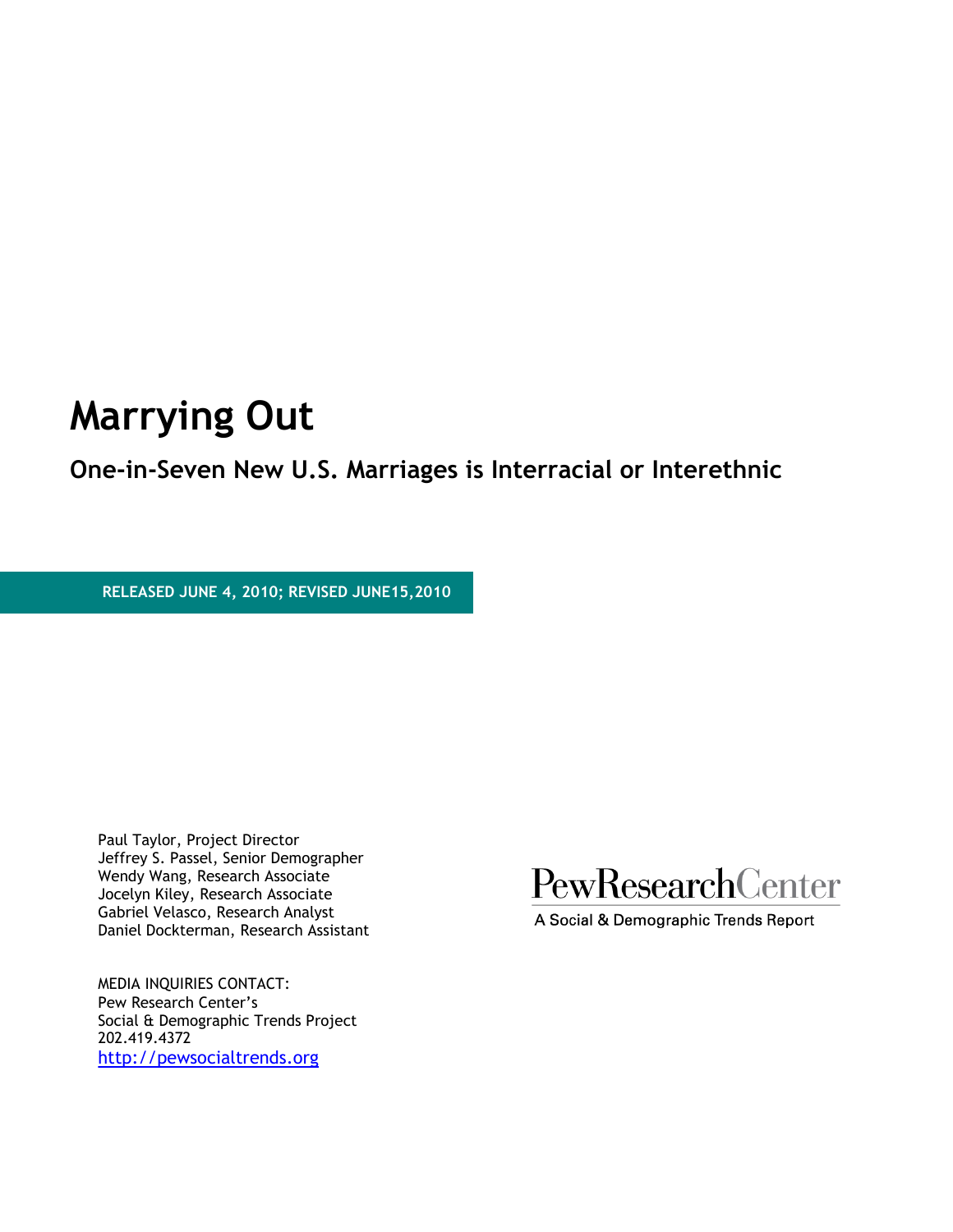### **Marrying Out**

#### **One-in-Seven New U.S. Marriages Is Interracial or Interethnic**

By Jeffrey S. Passel, Wendy Wang and Paul Taylor

### **Executive Summary**

This report is based primarily on two data sources: the Pew Research Center's analysis of demographic data about new marriages in 2008 from the U.S. Census Bureau's American Community Survey (ACS) and the Pew Research Center's analysis of its own data from a nationwide telephone survey conducted from October 28 through November 30, 2009 among a nationally representative sample of 2,884 adults. For more information about data sources and methodology, see page 31.

Key findings:

 A record 14.6% of all new marriages in the United States in 2008 were between spouses of a different race or ethnicity from one another. This includes marriages between a Hispanic and non-Hispanic (Hispanics are an ethnic group, not a race) as well as marriages between spouses of different races – be they white, black, Asian, American Indian or those who identify as being of multiple races or "some other" race.

 Among all newlyweds in 2008, 9% of whites, 16% of blacks, 26% of Hispanics and 31% of Asians married someone whose race or ethnicity was different from their own.

 Gender patterns in intermarriage vary widely. Some 22% of all black male newlyweds in 2008 married outside their race, compared with just 9% of black female newlyweds. Among Asians, the gender pattern runs the other way. Some 40% of Asian female newlyweds married outside their race in 2008, compared with just 20% of Asian male newlyweds. Among whites and Hispanics, by contrast, there are no gender differences in intermarriage rates.

• Rates of intermarriages among newlyweds in the U.S. more than doubled between 1980 (6.7%) and 2008 (14.6%). However, different groups experienced different trends. Rates more than doubled among whites and nearly tripled among blacks. But for both Hispanics and Asians, rates were nearly identical in 2008 and 1980.

 These seemingly contradictory trends were both driven by the heavy, ongoing Hispanic and Asian immigration wave of the past four decades. For whites and blacks, these immigrants (and, increasingly, their U.S.-born children who are now of marrying age) have enlarged the pool of potential spouses for out-marriage. But for Hispanics and Asians, the ongoing immigration wave has also enlarged the pool of potential partners for in-group marriage.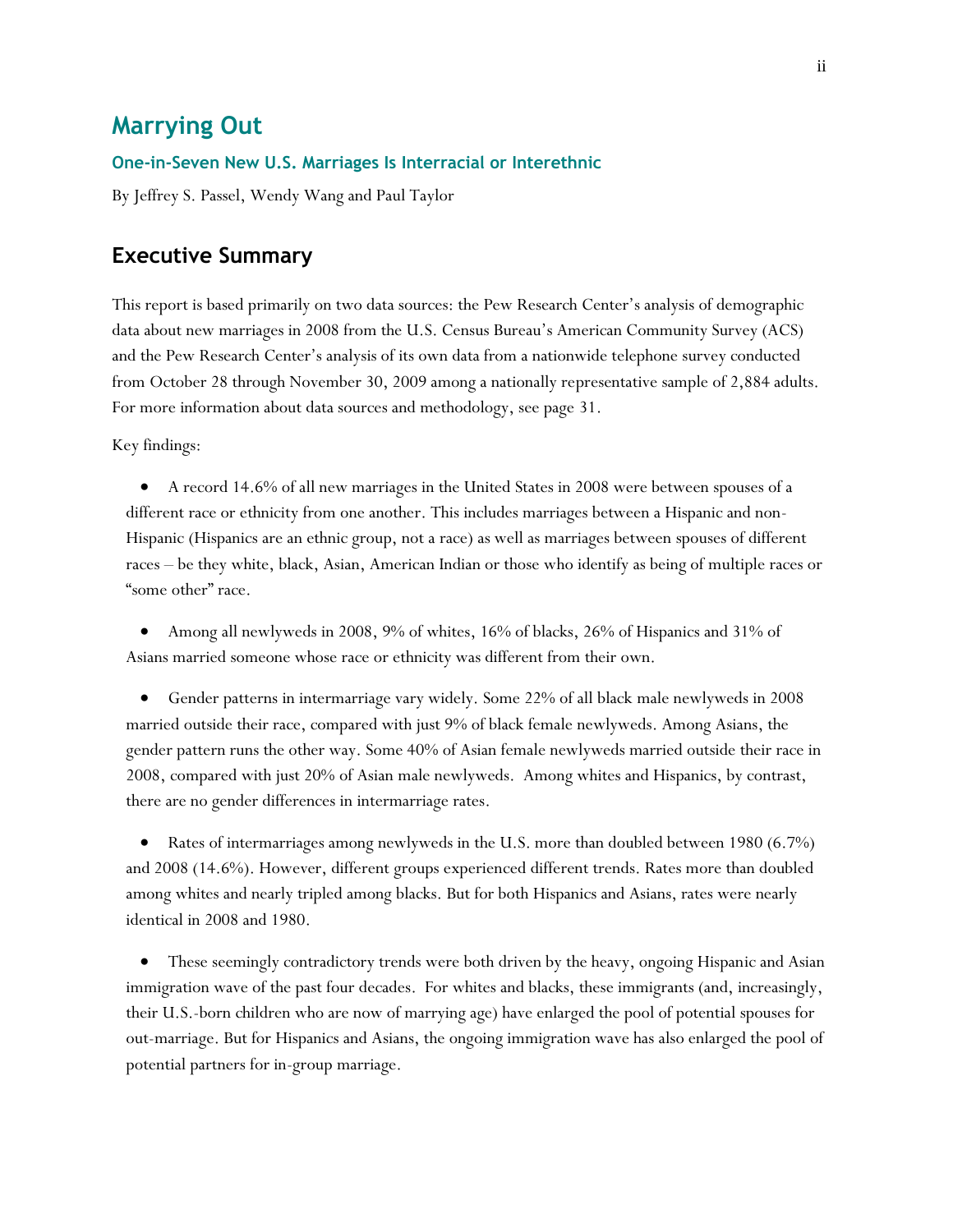• There is a strong regional pattern to intermarriage. Among all new marriages in 2008,  $22\%$ <sup>1</sup> in the West were interracial or interethnic, compared with 13% in both the South and Northeast and 11% in the Midwest.

 Most Americans say they approve of racial or ethnic intermarriage – not just in the abstract, but in their own families. More than six-in-ten say it "would be fine" with them if a family member told them they were going to marry someone from any of three major race/ethnic groups other than their own.

 More than a third of adults (35%) say they have a family member who is married to someone of a different race. Blacks say this at higher rates than do whites; younger adults at higher rates than older adults; and Westerners at higher rates than people living in other regions of the country.

l

<sup>&</sup>lt;sup>1</sup> The share of intermarriages for Hawaii and for the Western region of the United States have been revised slightly from an earlier version of this report released June 4, 2010.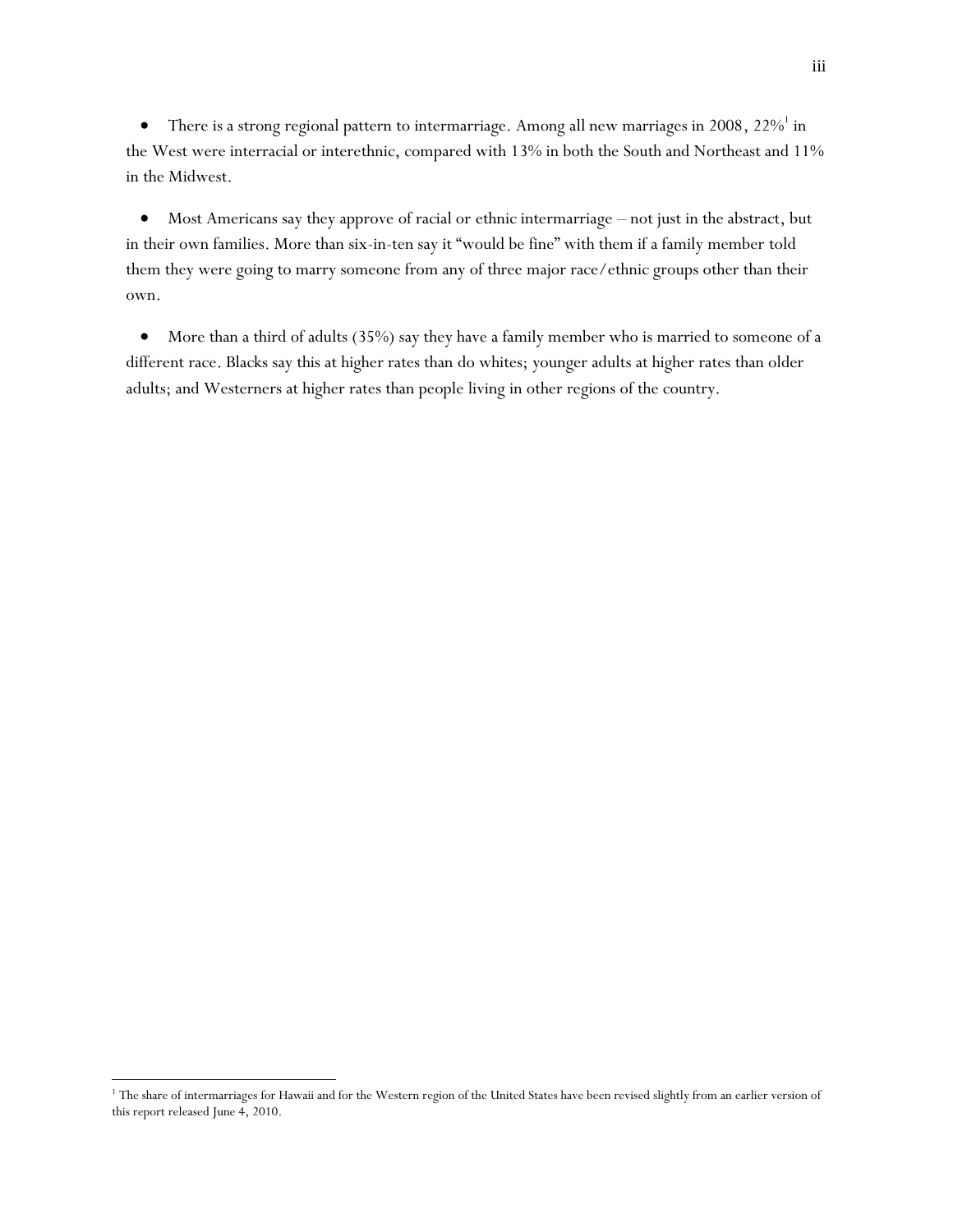## **Table of Contents**

| <b>Appendices</b> |
|-------------------|
|                   |
|                   |
|                   |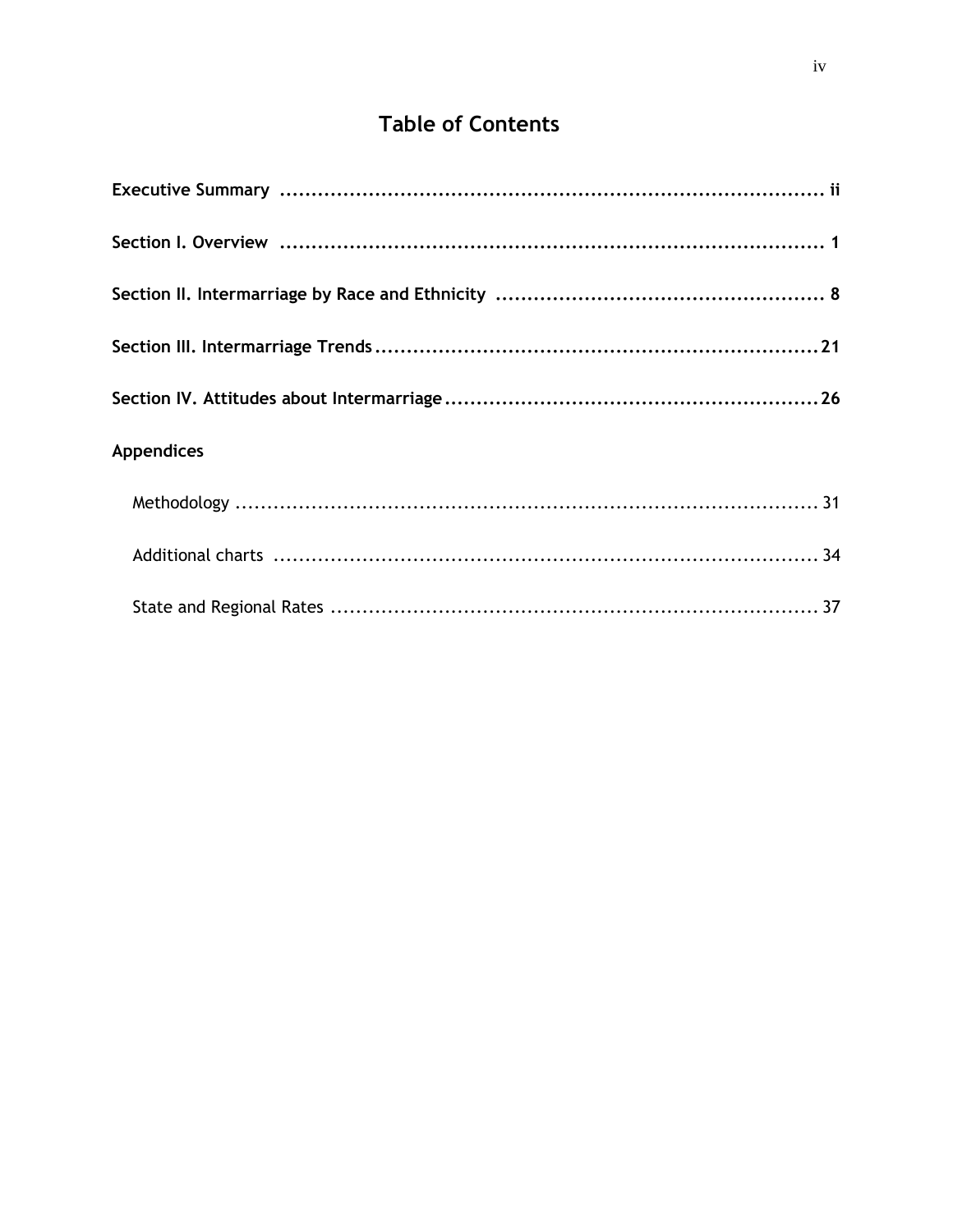### **I. Overview**

A record 14.6% of all new marriages in the United States in 2008 were between spouses of a different race or ethnicity from each other, according to a Pew Research Center analysis of new data from the U.S. Census Bureau.

That figure is an estimated six times the intermarriage $^{\rm 2}$  rate among newlyweds in 1960 and more than double the rate in 1980. This dramatic increase has been driven in part by the weakening of longstanding cultural taboos against intermarriage and in part by a large, multi-decade wave of immigrants from Latin America and Asia.

In 1961, the year Barack Obama's parents were married, less than one in 1,000 new marriages in the United States was, like theirs, the pairing of a black person and a white person, according to Pew Research estimates. By 1980, that share had

marriages. By 2008, it had risen to onein-sixty.

risen to about one in 150 new

**Pairings:** Even with that sharp increase, however, black-white couplings represented only about onein-nine of the approximately 280,000 new interracial or interethnic marriages in 2008. White-Hispanic couples accounted for about four-in-ten (41%) of such new marriages; white-Asian couples made up 15%; and white-black couples made up 11%. The remaining third consisted of marriages in which each spouse was a member of a different minority group or in which at

 $\overline{a}$ 





 $^2$  "Intermarriage" refers to marriages between a Hispanic and non-Hispanic ("interethnic") or marriages between white, black, Asian, American Indian or those who identify as multiple races or some other race ("interracial"). All racial groups in this study are non-Hispanic. For more details see Page 6.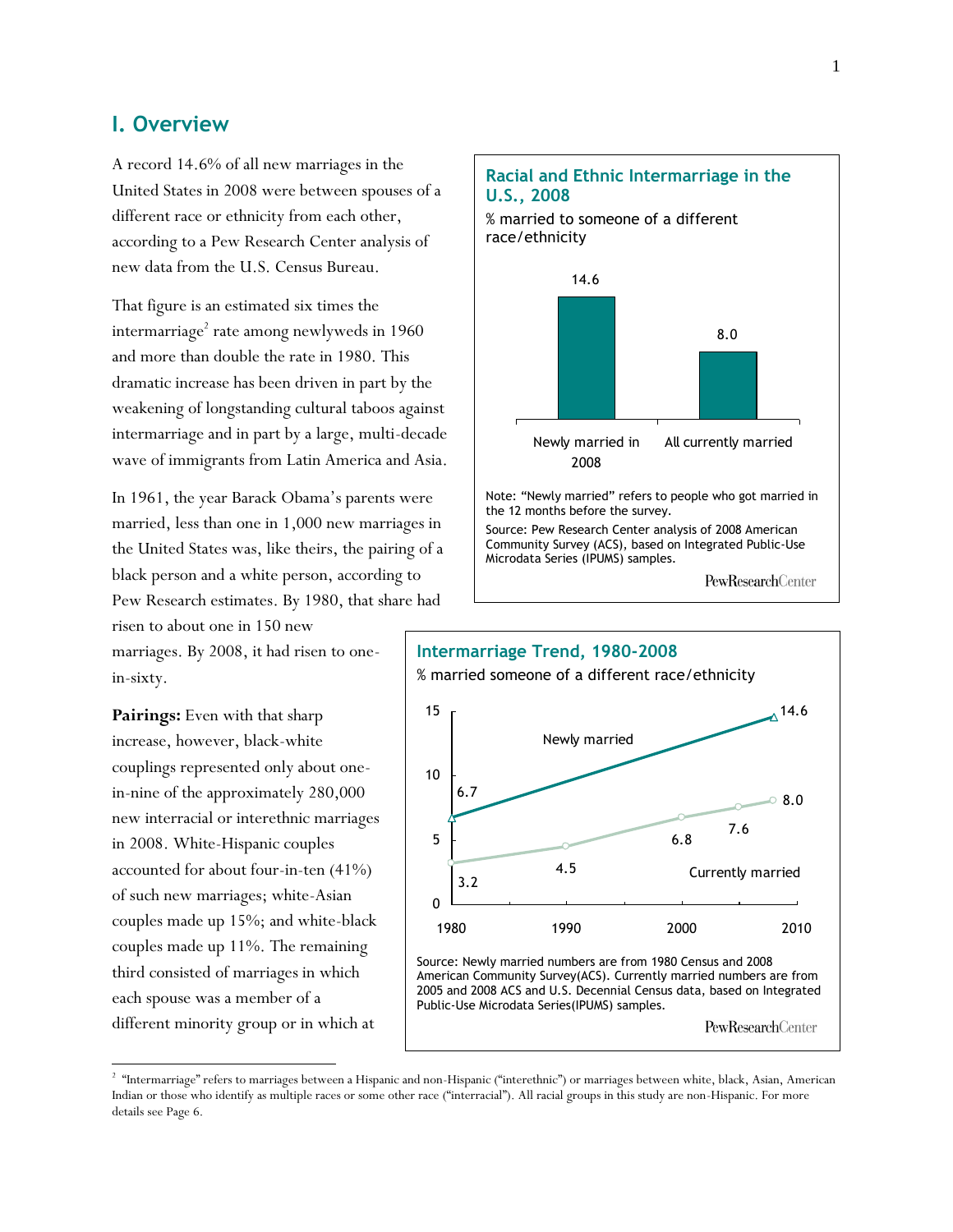least one spouse self-identified as being American Indian or of mixed or multiple races.

**Race, Ethnicity and Immigration:** Of the 3.8 million adults who married in 2008, 9% of whites, 16% of blacks, 26% of Hispanics and 31% of Asians married someone whose race or ethnicity was different from their own. For whites these shares are more than double what they had been in 1980 and for blacks they are nearly triple. For Hispanics and Asians, by contrast, these rates are little changed from 1980. High levels of Hispanic and Asian immigration over the past several decades helped drive both seemingly contradictory trends. For whites and blacks, the new immigrants and (increasingly) their now grown U.S.-born children have enlarged the pool of potential partners for marrying outside one's own racial or ethnic group. But for Hispanics and Asians, the ongoing immigration wave has greatly enlarged the pool of potential partners for in-group marrying.

**Gender:** Among blacks and Asians, there are stark differences by gender in the tendency to marry outside their own racial group. Some 22% of all black male newlyweds in 2008 married outside their race, compared with just 9% of black female newlyweds. Among Asians, the gender pattern runs the opposite way. Some 40% of Asian female newlyweds in 2008 married outside their race, compared with just 20% of Asian male newlyweds.

Among whites and Hispanics, by contrast, there are no gender differences in intermarriage rates. About 9% of both male and female white newlyweds in 2008 married a nonwhite spouse, and about a quarter of both male and female Hispanic newlyweds in 2008 married someone who is not Hispanic.





Note: "Newlyweds" refers to people who got married in the 12 months before the survey. All groups (other than Hispanic) are non-Hispanic single races.

Source: Pew Research Center analysis of 2008 American Community Survey (ACS), based on Integrated Public-Use Microdata Series (IPUMS) samples.

PewResearchCenter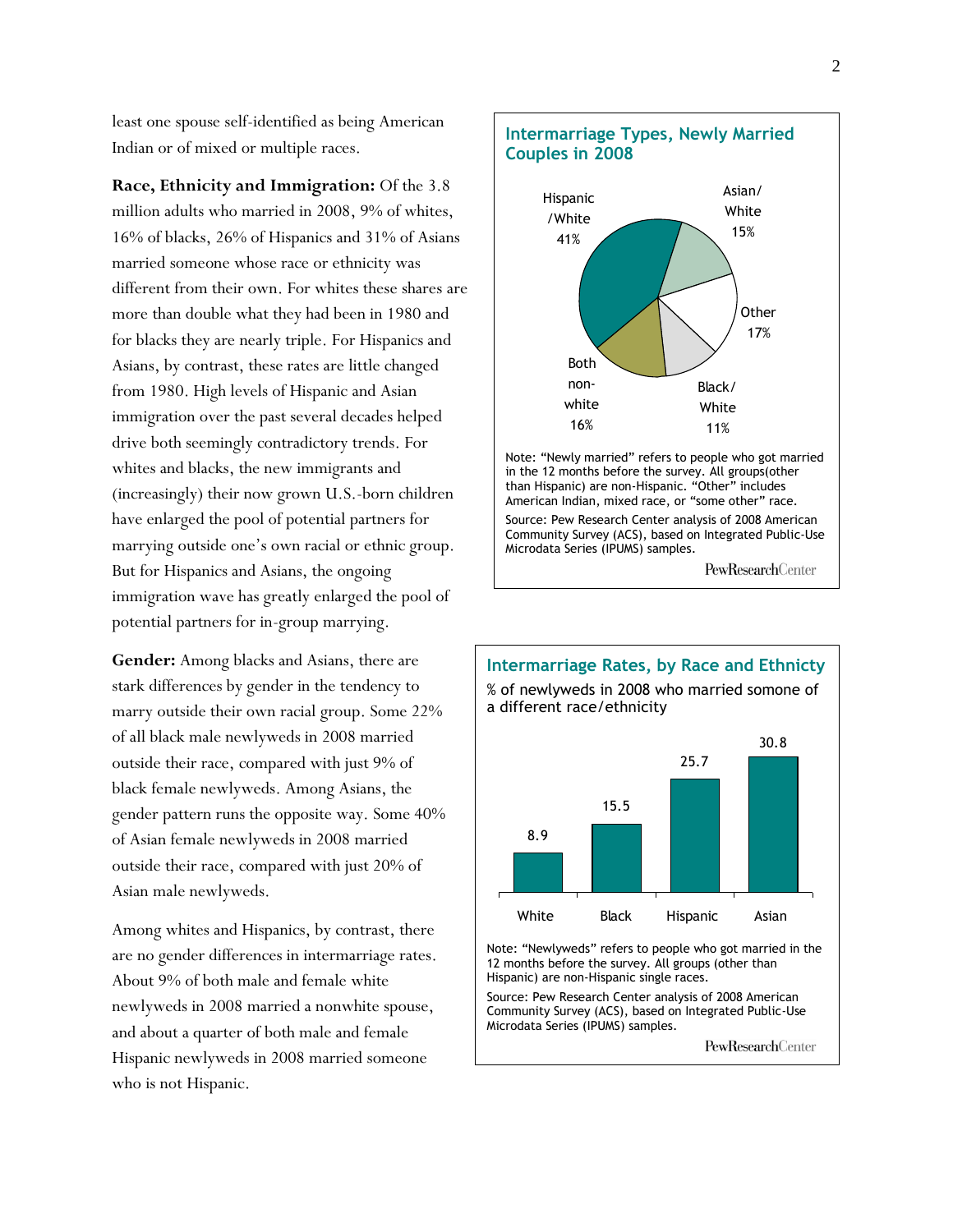**States and Regions:** Intermarriage in the United States tilts West. About one-in-five (22%) of all newlyweds in Western states married someone of a different race or ethnicity in 2008, compared with 13% in the South and Northeast and 11% in the Midwest. All nine states with out-marriage rates of 20% or more in 2008 are situated west of the Mississippi River: Hawaii (48%); Nevada (28%); Oregon (24%); Oklahoma (23%); California (22%); New Mexico (22%); Colorado (21%); Arizona (21%); and Washington (20%). (See Appendix III for a 50-state table).

Regional out-marriage patterns vary in other ways. For example, blacks who live in the West are three times as likely to out-marry as are blacks who live in the South and twice as likely as blacks in the Northeast or Midwest. Among Hispanics, by contrast, the highest rate of outmarriage is in the Midwest (41%) reflecting a general tendency for out-marriage rates to be higher among smaller groups. As for Asians, relatively few live in the South, but those who do are more likely to out-marry (37%) than are those who live in other regions. The nation's most populous state, California, presents the following anomaly: in 2008, white (20%) and black (36%) newlyweds were more likely to out-marry than were Hispanics (18%). In all other states where data are available for these groups, the reverse was true—Hispanic newlyweds out-married at higher rates than did whites or blacks. (See appendix for states and regional table or click [http://pewsocialtrends.org/docs/index.php?](http://pewsocialtrends.org/docs/index.php?docid=19)  $\frac{\text{docid}=19}{\text{for an interactive map}}$ 





**Education:** Marrying out is more common

among adults who attended college than among those who did not, but these differences are not large. Of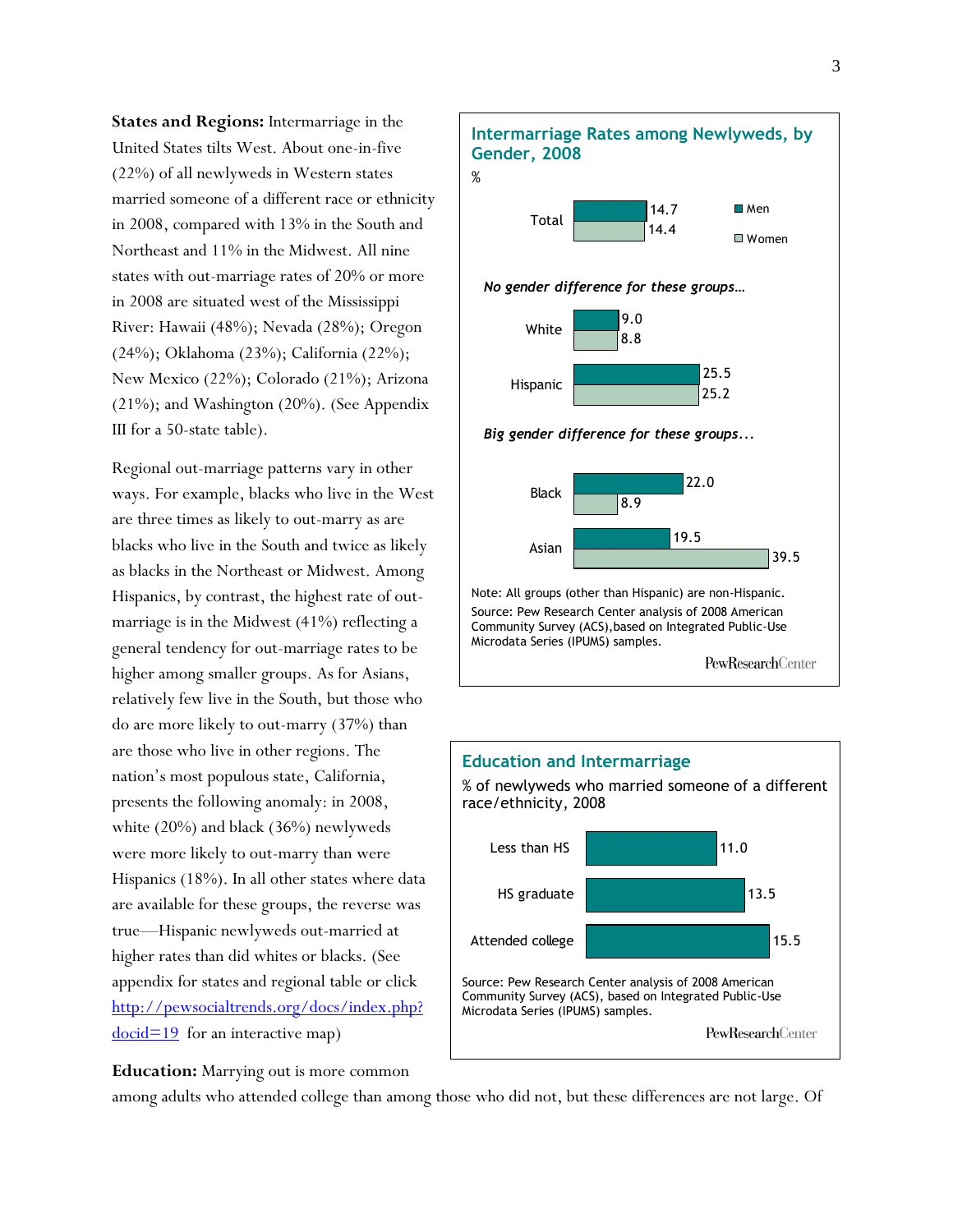all newlyweds in 2008, 15.5% of those who attended college married outside their race or ethnicity, compared with 13.5% of those who completed high school and 11.0% of those who did not complete high school.

**Nativity Status:** Marrying out is much more common among native-born adults than among immigrants. Native-born Hispanics are more than three times as likely as the foreign born to marry a non-Hispanic. The disparity among native- and foreign-born Asians is not as great, but it is still significant; native-born Asian-Americans are nearly twice as likely as those who are foreign born to marry a non-Asian. Here again, there are sharp gender differences. Among Asian men, the native born are nearly four times as likely as the foreign born to marry out. Among Asian women, the native born are



only about 50% more likely than the foreign born to marry a non-Asian.

#### **All Current Marriages:**

Another way to measure trends in intermarriage is to look at the full universe of all currently married adults (regardless of when they married). In 2008, a record 8% of currently married adults had a spouse of a different race or ethnicity. In 1980, this figure was 3.2%.

**Age Patterns:** In the currently married population, intermarriage is strongly correlated with age. Some 13% of all currently married adults ages 25 or younger have married out. That share declines in a linear fashion as the age of the

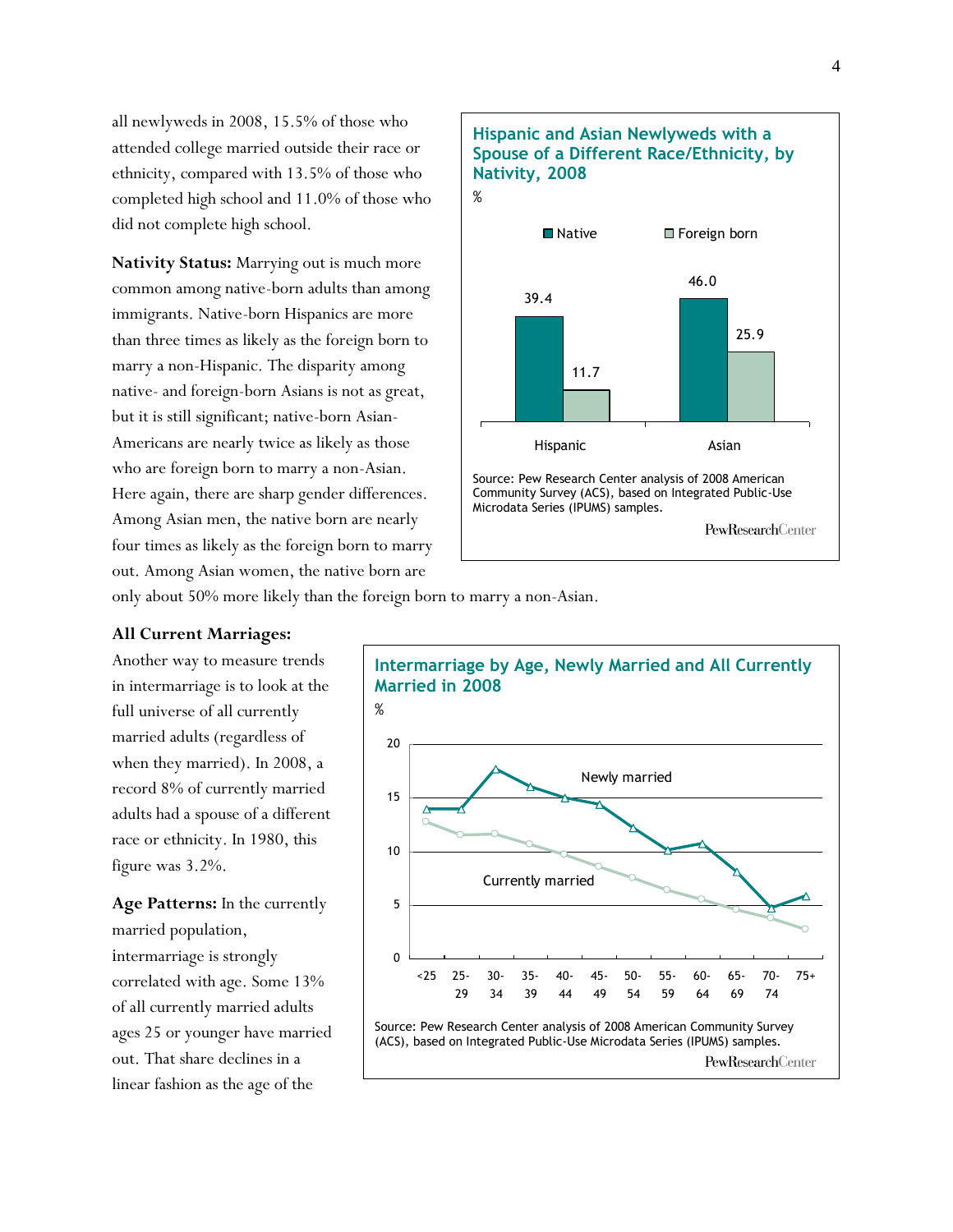married adult rises. Among married adults ages 75 and older, just 3% have married out.

Among newlyweds in 2008, however, the relationship of intermarriage and age is not as strong. The intermarriage rate is around 15 % for newlyweds under age 50 (the vast majority of all newly weds). Rates decline among newlyweds over age 50.

**The Fading of a Taboo:** Today's attitudes and behaviors regarding intermarriage represent a sharp break from the not-too-distant past. For most of this nation's history, a majority of states had anti-miscegenation laws that made it illegal for whites and nonwhites to marry. Many

l



states repealed these laws after World War II, and the U.S. Supreme Court's ruling in *Loving v. Virginia* in 1967 had the effect of declaring unconstitutional anti-miscegenation laws in the 15 states where they were still on the books.

However, attitudinal and behavioral change did not come overnight. As of 1987—two decades after the Supreme Court ruling—just 48% of the public said it was "OK for whites and blacks to date each other." By 2009, that share had grown to 83%. Acceptance has risen among all age cohorts, but it is highest among young adults. Among adults ages 18 to 32, 93% approve; among adults ages 64 and older, 68% approve.<sup>3</sup>

As for attitudes about interracial marriage, a 2009 Pew Research survey posed that question in explicitly personal terms: "How do you think you would react if a member of your family told you they were going to marry a [white American/African-American/Hispanic-American/Asian-American]? Would you be fine with it, would it bother you but you would come to accept it, or would you not be able to accept it?"

Survey respondents were asked about all major racial and ethic groups except their own. Overall, 63% said it would be fine with them if a family member married "out" to all three other major racial and ethnic groups tested in the survey, and 80% said they would be fine with a new member of their family who came from at least one of the "out" groups.

The survey found that acceptance of out-marriage to whites (81%) is somewhat higher than is acceptance of out-marriage to Asians (75%), Hispanics (73%) or blacks (66%). The survey also showed the flip side of the same coin: Black respondents are somewhat more accepting of all forms of intermarriage than are white or

<sup>&</sup>lt;sup>3</sup> See Pew Research Center for the People & the Press, "Independents Take Center Stage in Obama Era: Trends in Political Values and Core Attitudes: 1987-2009," May 21, 2009 ([http://people-press.org/report/517/political-values-and-core-attitudes\)](http://people-press.org/report/517/political-values-and-core-attitudes).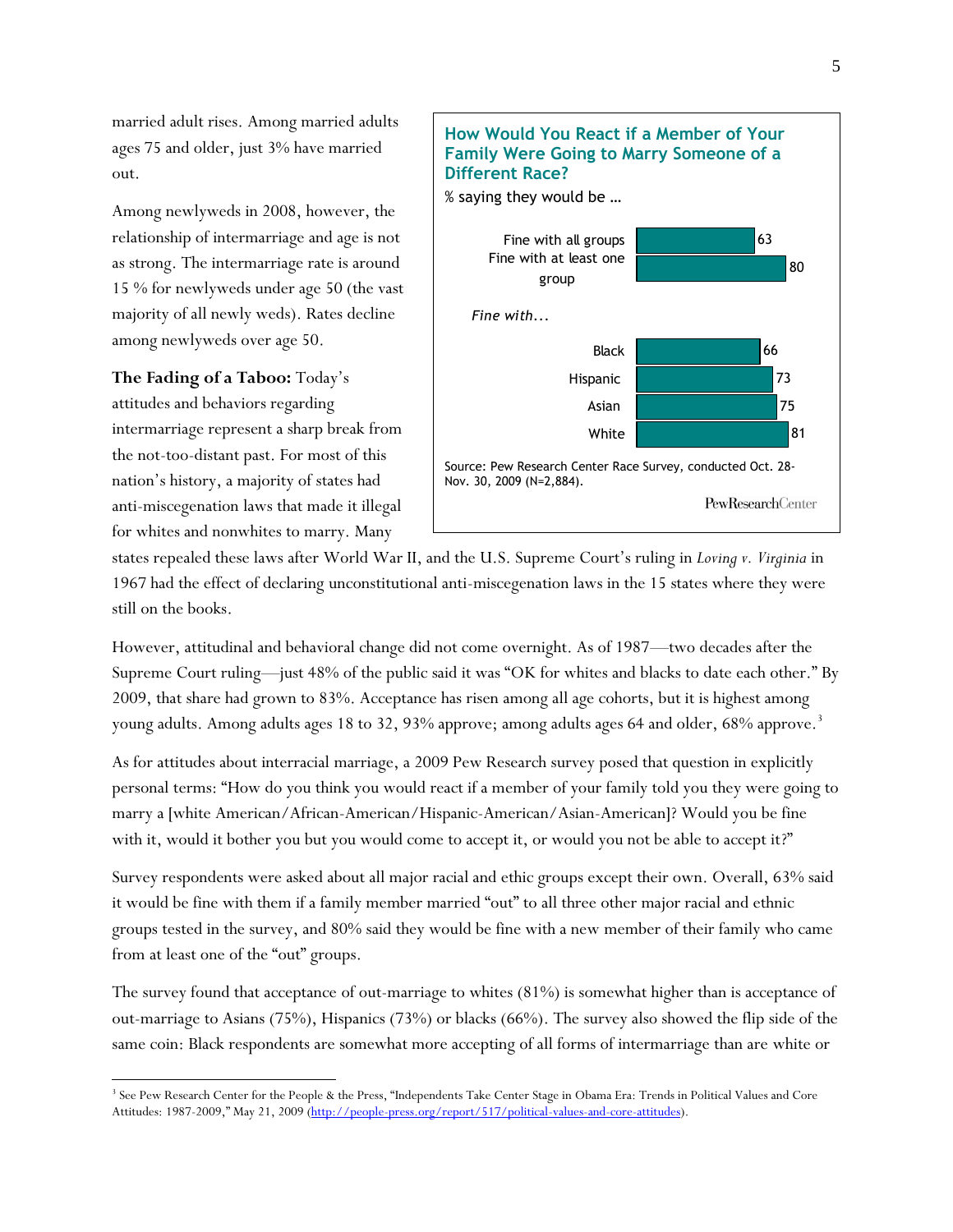Hispanic respondents. More than seven-in-ten blacks (72%) say it would be fine with them if a family member chose to marry someone who was white, Hispanic or Asian. By contrast, 61% of whites and 63% of Hispanics say they would be fine with a family member marrying someone from any of the other groups.

These racial gaps in acceptance have narrowed in the past decade. Compared with responses to the same questions in 2001, whites have grown somewhat more accepting of interracial marriage and blacks somewhat less.

**All in the Family:** About a third (35%) of all adults say they have an immediate family member or close relative who is married to someone of a different race, according to a newly released Pew Research Center survey finding. Whites are less likely than nonwhites to say this (29% versus 50%), and those ages 50 and over are less likely to say this than those



under age 50 (26% versus 41%). Also, 44% of adults living in the West say a family member is in an interracial marriage, compared with 38% of those in the South, 31% in the Northeast and 25% in the Midwest.

### **A Note on Terminology**

 $\overline{a}$ 

In this report, the terms "intermarriage" and "marrying out"<sup>4</sup> refer to marriages between a Hispanic and a non-Hispanic (Hispanics are an ethnic group, not a racial group) or marriages between non-Hispanic spouses who come from the following different racial groups: white, black, Asian, American Indian, mixed race or some other race. All designations are based on self-descriptions by individuals on U.S. Census forms. For the years 2000 and later, when individuals could self-identify on census forms as having more than one race, the race groups include only persons reporting a single race. In these years, there is also another group—persons reporting two or more races. The term "Asian" includes native Hawaiians and other Pacific Islanders. "American Indian" includes Alaska Natives. The terms "black" and "African-American" are used interchangeably in this report, as are the terms "Hispanic" and "Latino." All references

<sup>4</sup> In popular usage, these phrases may also encompass different pairings from the ones described in this report. For example, some people might use these terms to describe a marriage between someone of Irish origin and someone of Italian origin; or between a Protestant and a Catholic; or between a Christian and a Jew. Those usages were probably more common in the past than now, but within certain ethnic or religious population enclaves, they persist. For the purposes of this report, however, the term "marrying out" (and the analysis that accompanies the term) is limited to marriages among spouses of different races or marriages between a Hispanic and non-Hispanic.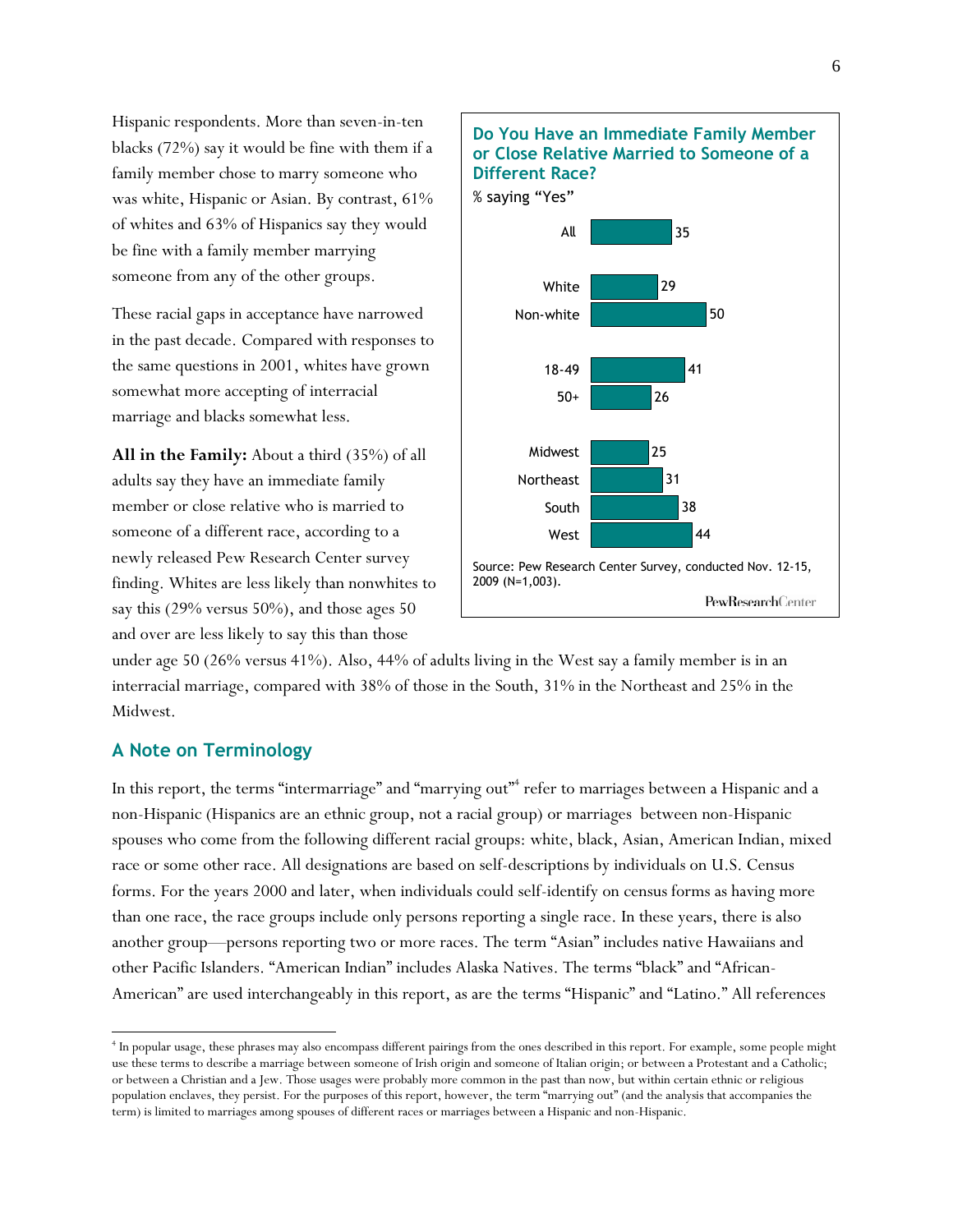in this report to whites, blacks, Asians and American Indians refer to the non-Hispanic portions of those groups.

### **A Note on Methodology**

Data on the currently married population are drawn from the U.S. Census Bureau's American Community Surveys (ACS) of 2005 and 2008 and from Decennial Censuses of 1980, 1990 and 2000. For the newly married population, data are available only from the 2008 ACS and the 1980 Decennial Census. In 2008, the newly married population was defined as people who reported getting married in the 12 months prior to the survey. The 1980 Census provides the year of marriage for individuals' first marriage only, not their current marriage. So, the newly married couples for 1980 reported here consist only of those marriages in which either the bride or groom was marrying for the first time. While this means that the 1980 data do not include all new marriages that year, it is not likely to have a significant impact on the comparisons presented between rates of intermarriage in 1980 and 2008. About 90% of the married population in 1980 included one or both spouses in a first marriage and the intermarriage rates for those in first marriages differed little from all married persons. Further, comparisons are not between absolute numbers of intermarriages in 1980 and 2008 but between the share of all new marriages in each of those two years that were intermarriages.

### **Acknowledgements**

Section IV of this report on attitudes about intermarriage is based on an analysis and write-up of a 2009 Pew Research survey by Jocelyn Kiley, research associate at Pew Research Center for the People & the Press. Number checking for this report was done by Daniel Dockterman, research assistant, and Gabriel Velasco, research analyst.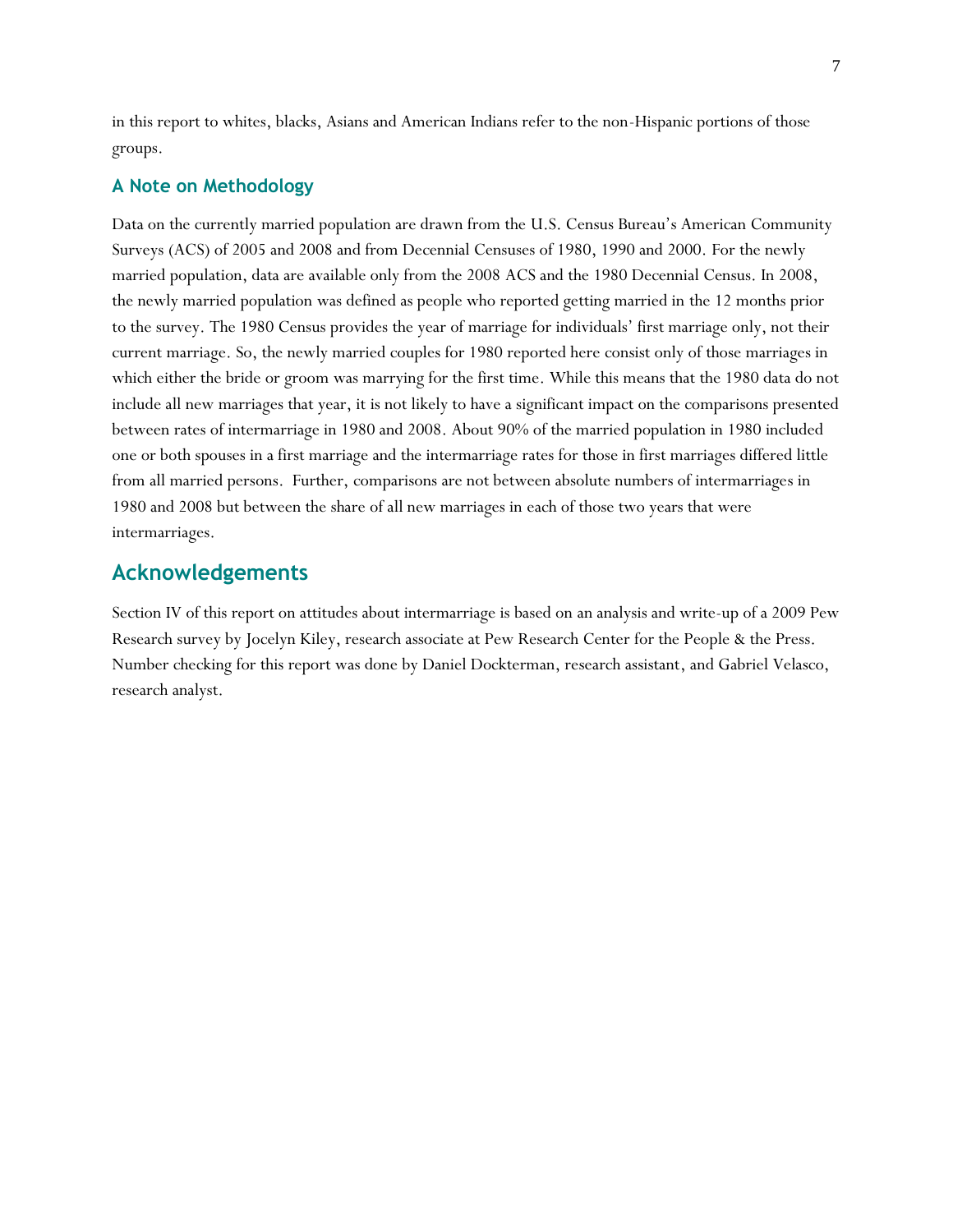### **II. Intermarriage by Race and Ethnicity**

Even though intermarriage in the United States has grown much more common in recent decades for the population as a whole, different groups have experienced different trends. Since 1980, rates of new intermarriages have gone up sharply for whites and blacks but were virtiually unchanged for Hispanics and Asians.

These trends are not as paradoxical as they seem at first blush. Indeed, they all flow in large part from the same underlying demographic change—the big influx since 1965 of Hispanic and Asian immigrants.

These immigrants and their offspring have vastly increased the pool of potential spouses for out-marriage by whites and blacks. At the same time, they have increased the pool of potential spouses for in-marriage by Hispanics, who now comprise 16% of the nation's population, and Asians, who comprise 5% of the population.

 $\overline{a}$ 



Three major immigration waves have occurred in U.S. history. In their racial and ethnic compositions, the first two were strikingly different from the third. Nearly 90% of the 33 million immigrants who came during the first two waves (in the late  $19^{\text{th}}$  and early  $20^{\text{th}}$  centuries) were white Europeans.  $^5$  They changed the country in many ways, but they did not enlarge the pool of potential partners for interracial marriage by whites. (Nor for blacks, who were barred by law from marrying whites.)

The modern immigration wave, by contrast, has enlarged the intermarriage pool. It has brought 40 million<sup>6</sup> new immigrants—of whom 50% are Hispanic and 25% Asian—to the U.S.since 1965. This onoging wave is now mature enough to have produced a large second generation born in the United States, many of

<sup>&</sup>lt;sup>5</sup> See Pew Hispanic Center, "Between Two Worlds: How Young Latinos Come of Age in America," Dec 11, 2009 [\(http://pewhispanic.org/reports/report.php?ReportID=117\)](http://pewhispanic.org/reports/report.php?ReportID=117)

<sup>6</sup> While the modern wave has brought more new immigrants, in absolute numbers, than the first two waves combined, the earlier waves produced much higher shares of immigrants per 1,000 native-born population because there were many fewer people living in the country at the time.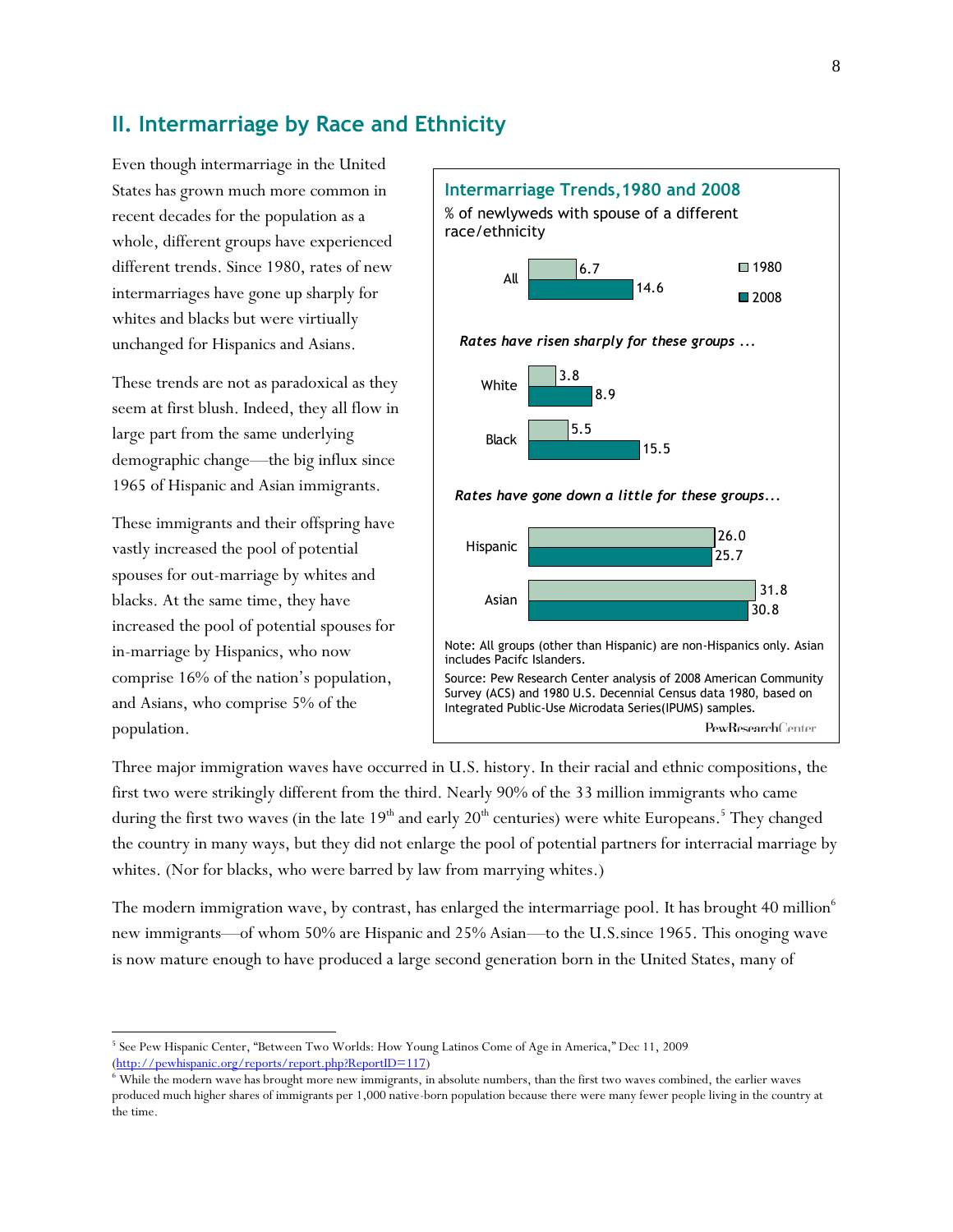whom are themselves now of marrying age. These children of immigrants are intermarrying at much higher rates than their parents.

All of these demographic changes have produced an American population tapestry that is more racially and ethnically diverse than ever before. But the compositional changes would not have produced such a sharp increase in intermarriage rates unless norms and attitudes changed at the same time.

The remainder of this section analyzes trends in intermarriage through the lens of each of the nation's four biggest racial/ethnic groups—whites, blacks, Hispanics and Asians. Section III looks at

intermarriage trend data from the census by using a different methodology. Section IV looks at public attitudes about intermarriage, using

#### **Whites**

Among the estimated 2.7 million white newlyweds in 2008, nearly one-in-ten (8.9%) married a nonwhite spouse. The share is similar for men and women. For all whites who were currently married (for whatever duration) in 2008, 4.7% were married to someone of a different race or ethnicity.

While there has been a sharp rise in the share of whites marrying outside their race in the past several decades, this increase has occurred from a very low starting point. In 1960, only an



Pew Research survey data.



American Community Survey(ACS). Currently married numbers are from 2005 and 2008 ACS and U.S. Decennial Census data, based on Integrated Public-Use Microdata Series(IPUMS) samples.

PewResearchCenter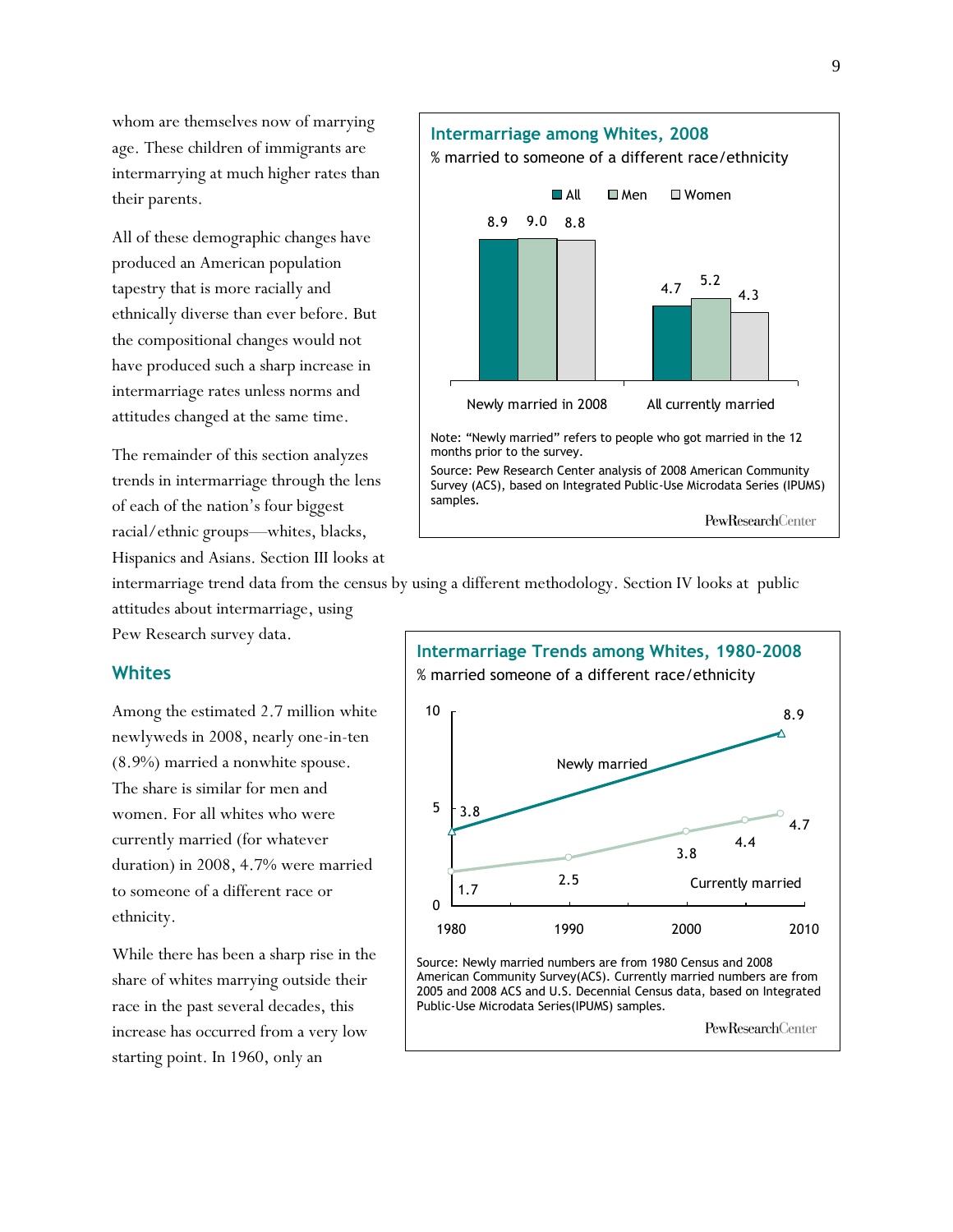estimated 1.3% of white newlyweds had a nonwhite spouse. After nearly half a century, the proportion increased to about 9% in 2008.

Driven by the increase in new intermarriages each year, the share of all married whites with a nonwhite spouse has also increased. Just 1.7% of whites were married to nonwhites in 1980. By 2008, that figure nearly tripled to 4.7%. Still, of the four racial and ethnic groups studied in this report, whites remain the least likely to marry outside their group. (This may be the result of different cultural norms among different groups, but to some extent it may also be a byproduct of simple arithmetic: As the nation's majority population, whites have many more potential partners for in-marrying than do members of minority groups.)

#### **With whom do whites out-marry?**

Among white newlyweds in 2008 who married outside their racial group, nearly half (49%) married someone of Hispanic origin, while 18% married an Asian, 14% married a black person and the rest married someone of a mixed race, an American Indian or some other race.

Among whites who out-married in 2008, there were different patterns by gender in the race of their spouses. More than a quarter of white men (27%) married an Asian woman, and about 7% married a black woman. In contrast, 20% of white women married a black man, while just 9% married an Asian man.

A slightly higher proportion of white women than white men married a Hispanic person (51% versus 46%), and a similar share of each gender married someone in the "other" group.



### **Among Whites Who "Out- Married" in 2008, Race/Ethnicity of Spouse**

% married to someone of a different race/ethnicity in the previous 12 months



Note: "Other" includes American Indian, two or more races and "some other" races.

Source: Pew Research Center analysis of 2008 American Community Survey (ACS), based on Integrated Public-Use Microdata Series (IPUMS) samples.

PewResearchCenter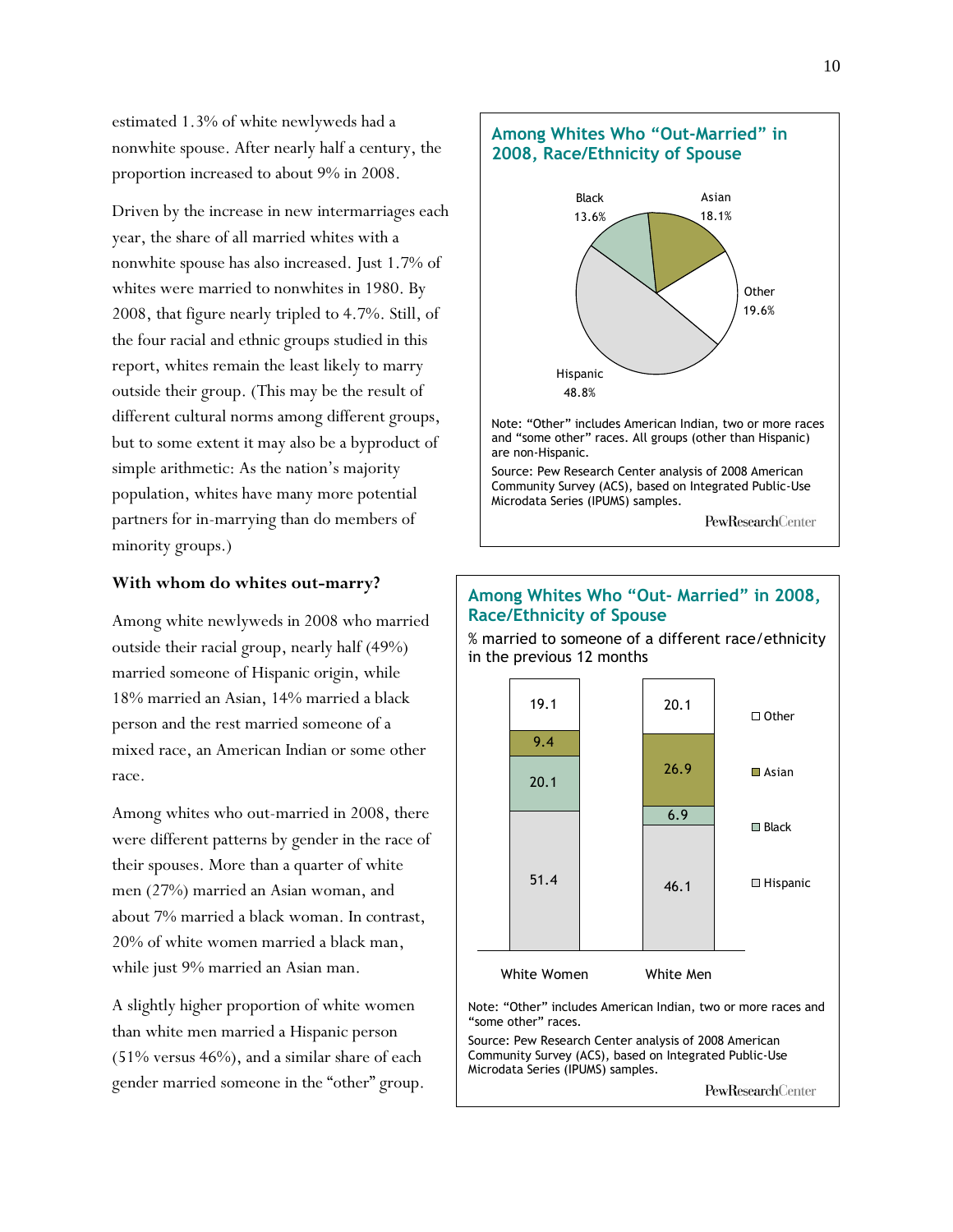### **Blacks**

Among the estimated 362,000 African-Americans who were newlyweds in 2008, nearly one-in-six (15.5%) married someone who was not black. The share of out-marriage among men was more than twice the share among women. Some 22% of black male newlyweds in 2008 married someone of a different race or ethnicity, compared with 8.9% of black female newlyweds that same year.

For all blacks who are currently married, about 9% are married to someone of a different race or ethnicity. Again, the share of blacks with a non-black spouse is higher for men than for women. One-ineight (12.5%) married black men have a non-black spouse, compared with 5.5% of married black women.

### **Trends**

As with whites, the rate of interracial marriage among blacks had been very low until fairly recently. Only about 1% of black newlyweds married outside their race in 1960 (at a time when such marriages were still illegal in many states). The rate has gone up dramatically over the past several decades and reached the all-time high of nearly 15.5% in 2008.

Driven by the increase in new intermarriages each year, the share of all married blacks with a non-black spouse has also risen sharply, more than tripling since 1980. Among all currently married blacks, some 8.9%



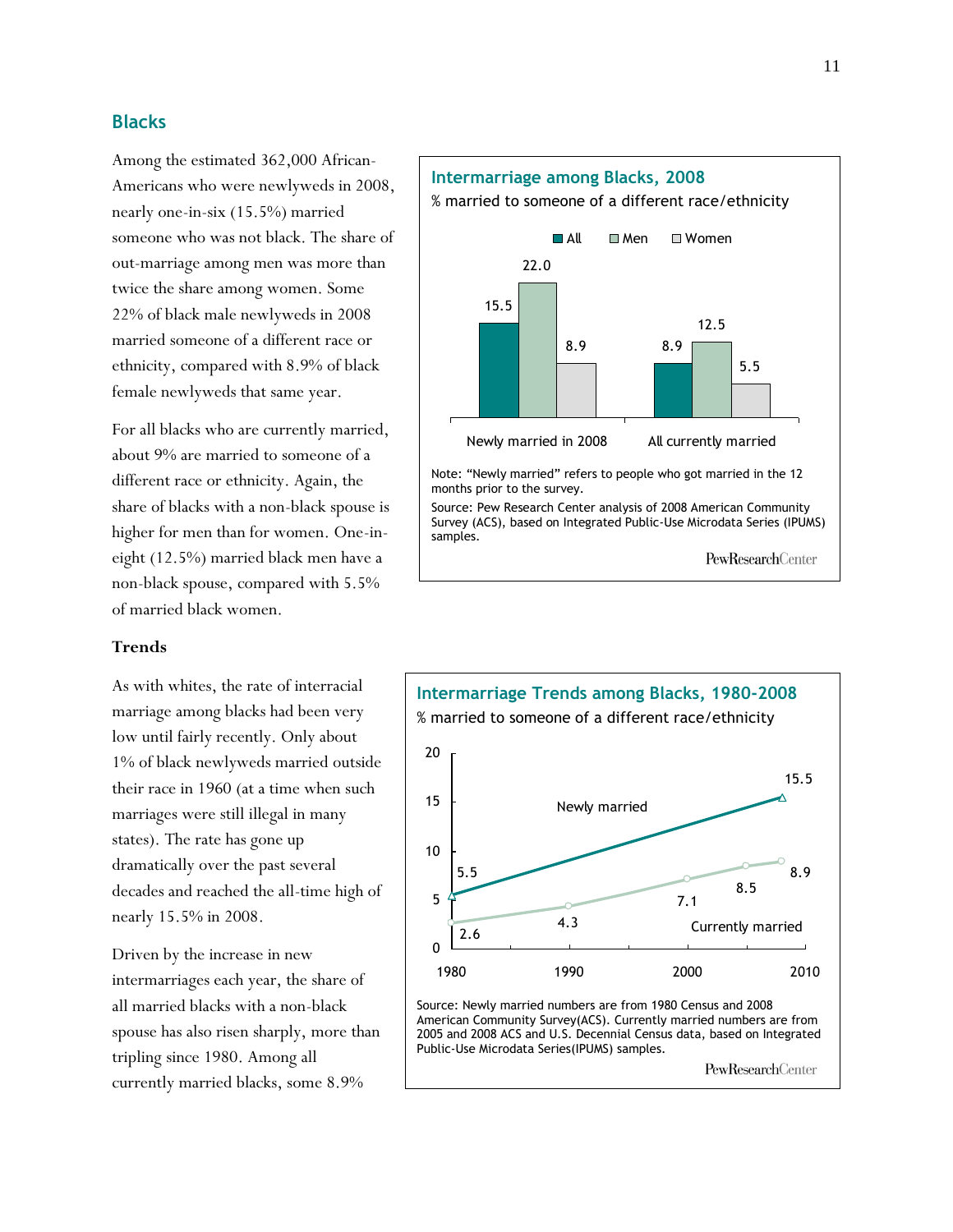were married to a non-black in 2008, up from 2.6% in 1980.

Among blacks, men are more likely than women to marry outside their race, and this gender disparity has grown progressively larger over the decades. In 1960, an estimated 1.3% of black male and 0.9% of black female newlyweds married non-blacks. Rates of intermarriage have increased for both over time, but the increase has been more pronounced among black men. By 2008, 22% of black male newlyweds and 8.9% of black female newlyweds married someone who was not black.

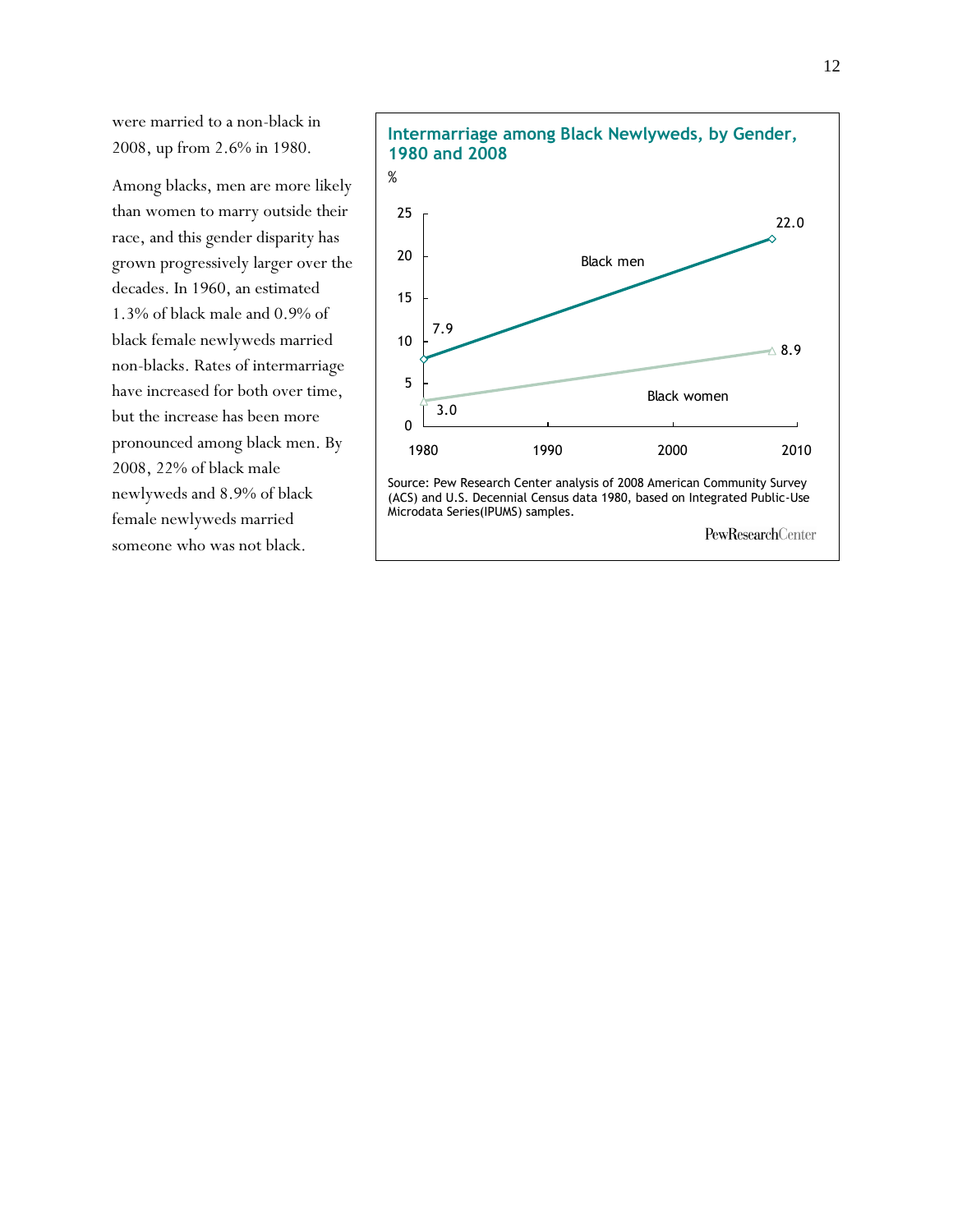#### **With whom do blacks out-marry?**

Among black newlyweds in 2008, more than half (58%) married a white person and over one-in-five (23%) married a Hispanic. Just 7% married an Asian, and the rest (13%) married someone of a mixed race, an American Indian or some other race.

Despite the sizable gender gap in the rate of "marrying" out," black men and women in new intermarriages have similar racial patterns in their spousal partners. Nearly six-in-ten of each gender married a white spouse. Close to a quarter of black women (24%) and 22% of black men married a Hispanic person. A small minority married an Asian spouse (7% for men and 6% for women), and the rest married someone in the "other" category.

#### **The decline of marriage among blacks**

All of these trends have played out against the backdrop of sharply declining overall marriage rates among young blacks. In 2007, just 33% of black women ages 30 to 44 were married, down from 62% of the comparable age group in 1970. Among black men in this age range, just 44% were married in 2007, down from 74% in 1970. Rates for young whites also declined during this period, but not by as much: in 2007, 67% of white women and 63% of white men in this age group were married.<sup>7</sup>

 $\overline{a}$ 



### **Among Black Women and Men Who Out– Marrried in 2008, Race/Ethnicty of Spouse**

% married to someone of a different race/ethnicity in the previous 12 months



Note: "Other" includes American Indian, two or more races and "some other" races.

Source: Pew Research Center analysis of 2008 American Community Survey (ACS), based on Integrated Public-Use Microdata Series (IPUMS) samples.

PewResearchCenter

<sup>&</sup>lt;sup>7</sup> See Pew Social & Demographic Trends, "Women, Men and the new Economics of Marriage," January 19, 2010 [\(http://pewsocialtrends.org/pubs/750/new-economics-of-marriage\)](http://pewsocialtrends.org/pubs/750/new-economics-of-marriage).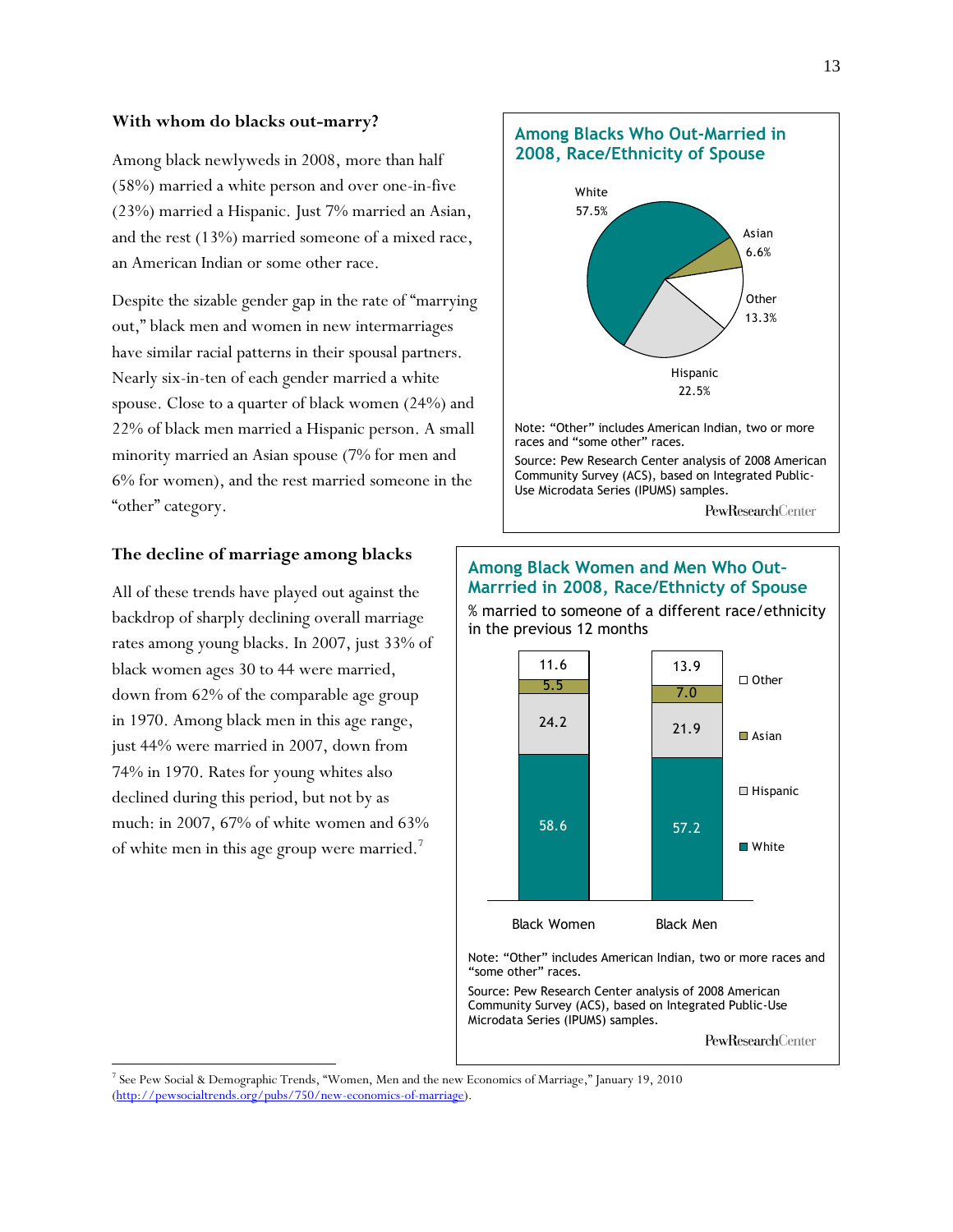### **Hispanics**

Among the estimated 563,000 Hispanic newlyweds in 2008, about a quarter (26%) married someone who was not Hispanic, and this share is similar for men and women. For all Hispanics who are currently married, about 17% are married to someone of a different race or ethnicity. The share of Hispanics with a non-Hispanic spouse is slightly higher for women than for men. About 19% of married Hispanic women have a non-Hispanic spouse, compared with about 16% of married Hispanic men.

#### **Trends**

Intermarriage rates among Hispanic newlyweds were virtually identical in 2008 (25.7%) and 1980 (26 %). Likewise, the shares of intermarriages among all currently married Hispanics were very similar in 1980 and 2008.

However, this apparent constancy masks a number of underlying dynamic changes. As we will show in Section III by using other data from other U.S., censuses, it appears that between the years 1980 and 2008, Hispanic intermarriage rates dipped for a period of time before rebounding after about 2000. Further, trends differed substantially for U.S.-born Hispanics and immigrants while the nativity composition of the population changed





in ways that offset the changing marriage patterns.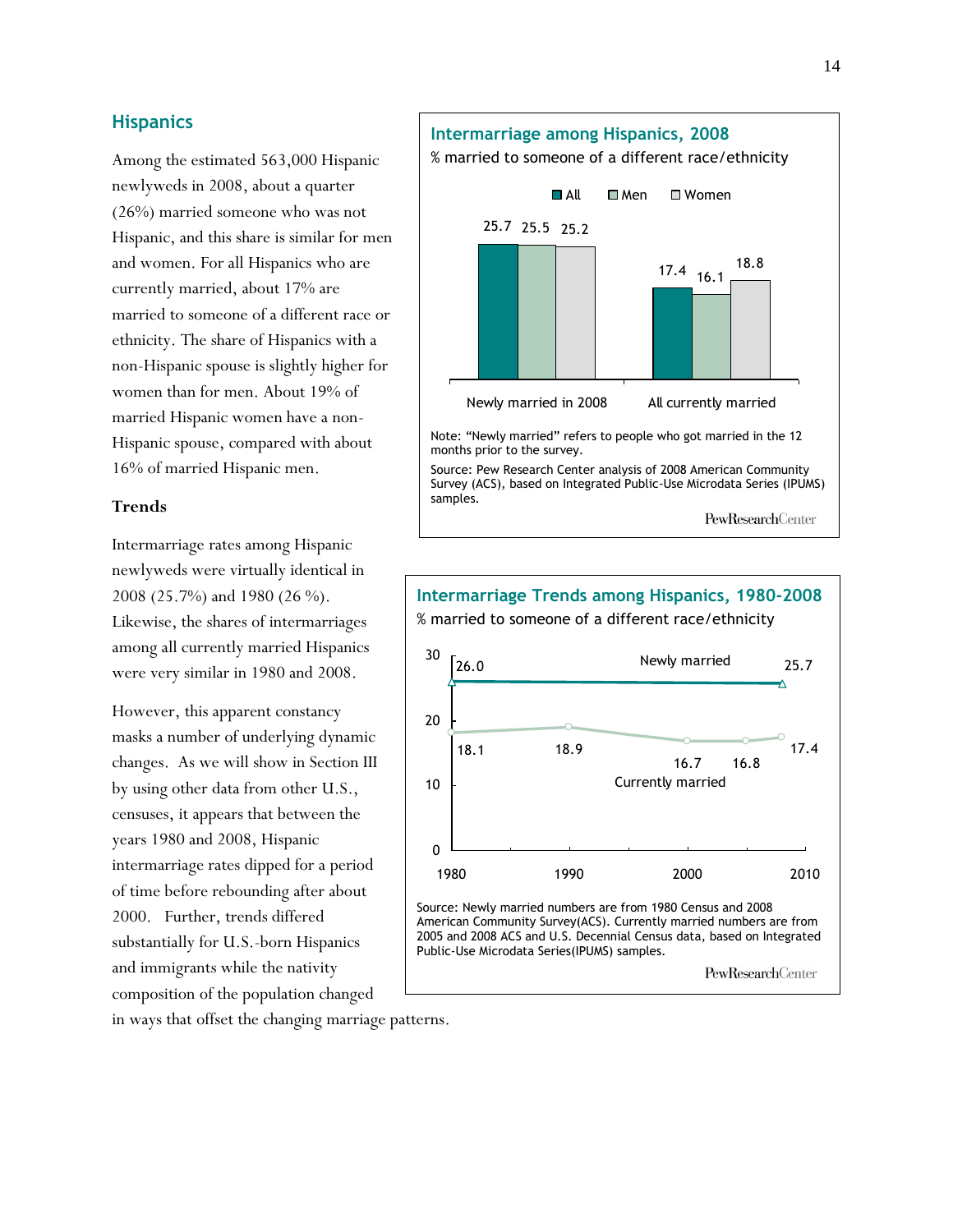#### **With whom do Hispanics out-marry?**

Among Hispanics newlyweds who intermarried in 2008, the vast majority (81%) married a white person. About one-in-ten (9%) married a black person, and 5% married an Asian. The rest (6%) married someone of a mixed race, an American Indian or some other race.

Hispanic men and women in mixed marriages have a slightly different pattern in the racial profile of their spouses. More than eight-in-ten (83%) Hispanic men who out-married in 2008 married a white spouse, compared with 78% of Hispanic women. Among Hispanic female newlyweds who out-married in 2008, some 13% married a black spouse, compared with just 5% of Hispanic male newlyweds.



### **Among Hispanic Women and Men Who Out-Married in 2008, Race/Ethnicity of Spouse**

% married to someone of a different race/ethnicity in the previous 12 months

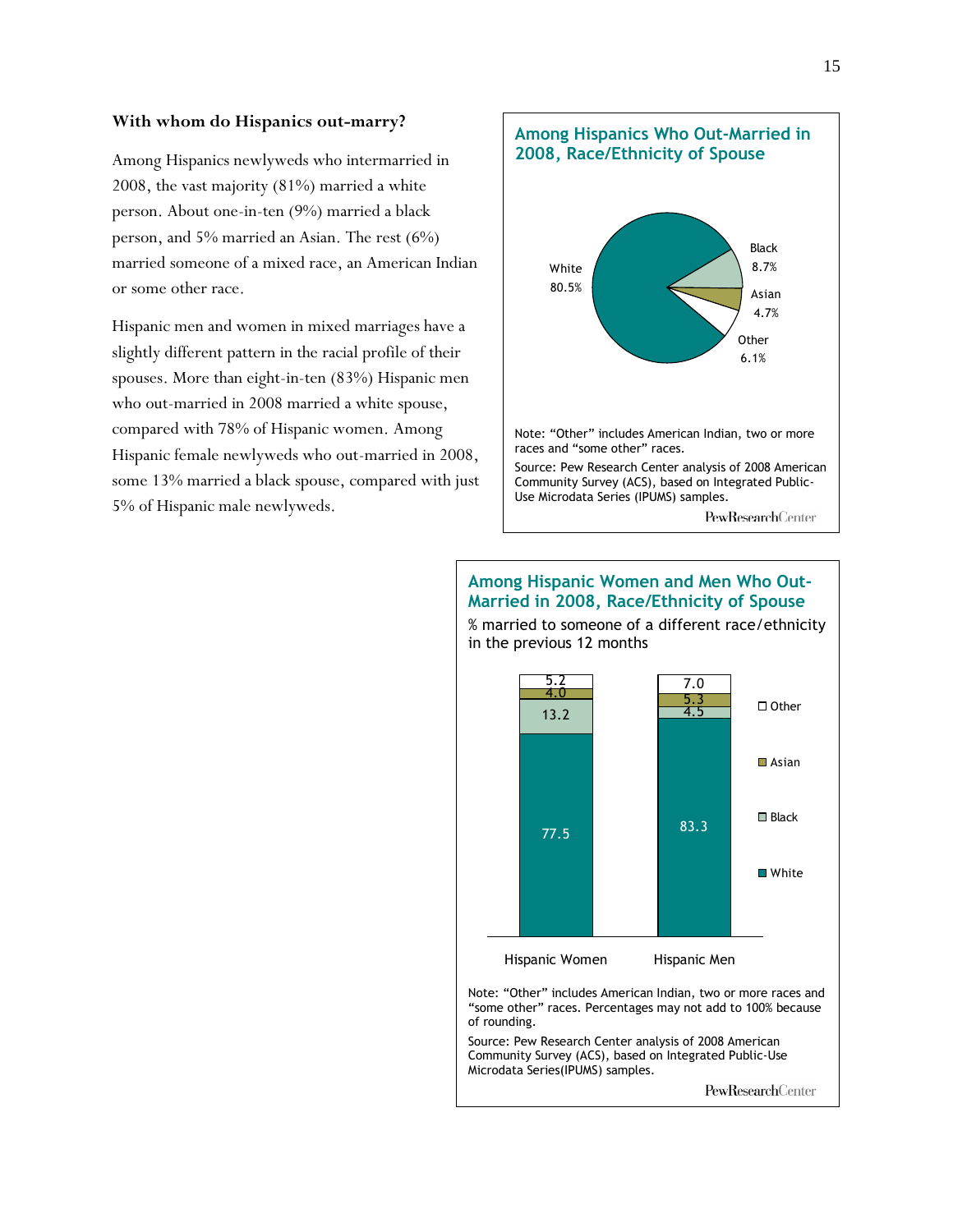#### **Natives vs. Foreign-born Hispanics**

Hispanics born in the fifty states of the U.S. have a higher intermarriage rate than do those born in Puerto Rico and a much higher rate than those born in a foreign country. In 2008, nearly four-in-ten (39%) U.S.-born Hispanics newlyweds married someone who was not Hispanic, compared with about 28% of Hispanics who were born in Puerto Rico and just 12% of those who were born abroad.

The intermarriage trends for these three groups are somewhat different as well. The share of both U.S.-born and Puerto Ricoborn Hispanic newlyweds who married non-Hispanics rose



between 1980 and 2008, although at different rates. The share of Puerto Rican-born Hispanic newlyweds marrying a non-Hispanic went up by about 60% while the rise among those born in the 50 states was much more modest at about 13%.

Meantime, the share of foreign-born Hispanics newlyweds marrying non-Hispanics has declined slightly from 15.7% in 1980 to 11.7% in 2008. As a backdrop, the share of foreign-born Hispanics among the overall married Hispanic population has increased from 40% in 1980 to about 60% in 2008. This compositional change—driven by ongoing high levels of Hispanic immigration—helps explain why the overall Hispanic intermarriage rate has been stable during this period in spite of an increase in the rate at which native-born Hispanics marry non-Hispanics.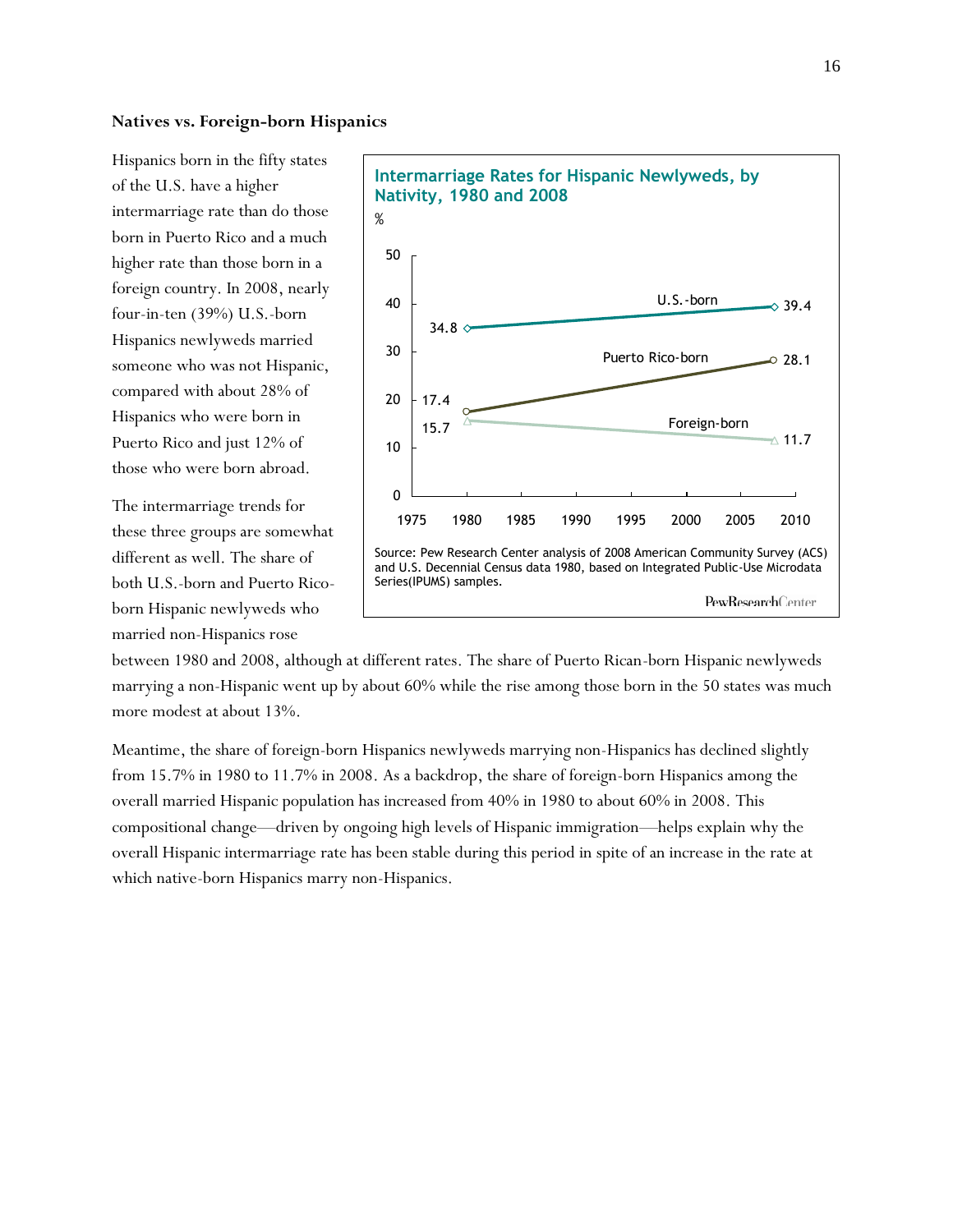### **Asians**

Among the estimated 186,000 Asian newlyweds in 2008, more than three-inten (31%) married someone who was not Asian. The rate of out-marriage among female Asian newlyweds was twice that of male newlyweds. Nearly four-in-ten (39.5%) Asian women who married in 2008 married someone of a different race/ethnicity, compared with 19.5% of Asian men.

For all Asians who are currently married, about 16% are married to someone of a different race or ethnicity. Here, too, the share of Asians with a non-Asian spouse is much higher for women than for men. More than one-in-five (22%) married Asian women have a non-Asian spouse, compared with 9% of married Asian men.

#### **Trends**

Overall, intermarriage rates among Asian newlyweds declined slightly in the period under study -- to 30.8% in 2008 from 31.8% in 1980.

Similarly, the share of all currently married Asians with a non-Asian spouse declined to 15.8% in 2008 from 21% in 1980. This decline appears linked to compositional changes in the Asian population. As a result of the on-going wave of Asian immigration, the percentage foreign-born among married Asians increased from 72% in 1980 to 87% in 2008. Asian immigrants tend to intermarry at lower rates than do U.S.-born Asians, driving



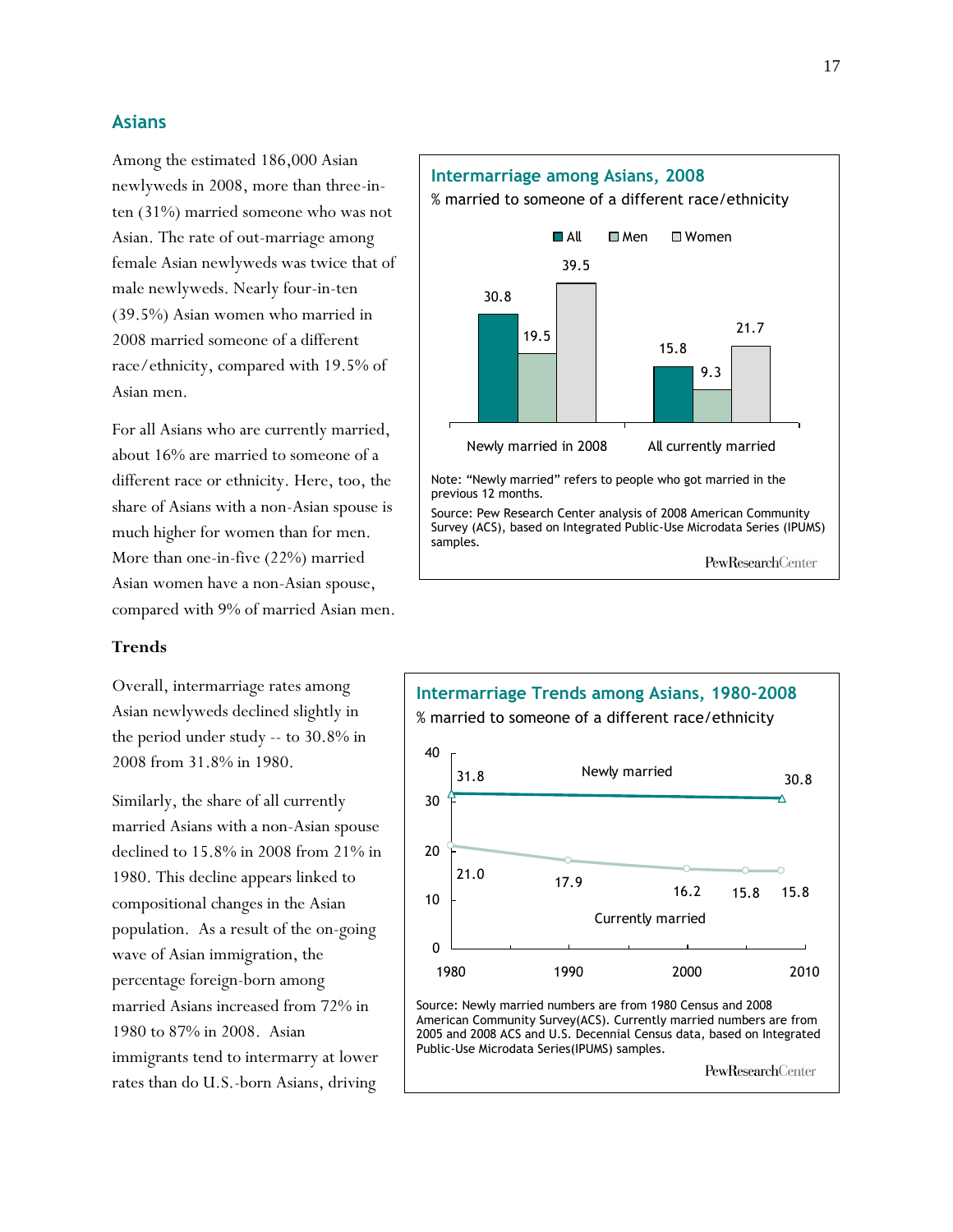the overall intermarriage percentage down.

The gender gap in Asian rates of out-marriage has grown larger over time. Back in 1980, about 37% of Asian female newlyweds married non-Asians, compared with about 25% of newly married Asian men.

The rate of intermarriage increased slightly for newly married Asian women between 1980 (37.4%) and 2008 (39.5%). In contrast, the share of intermarriage for newly married Asian men declined from 25% in 1980 to 19.5% in 2008.

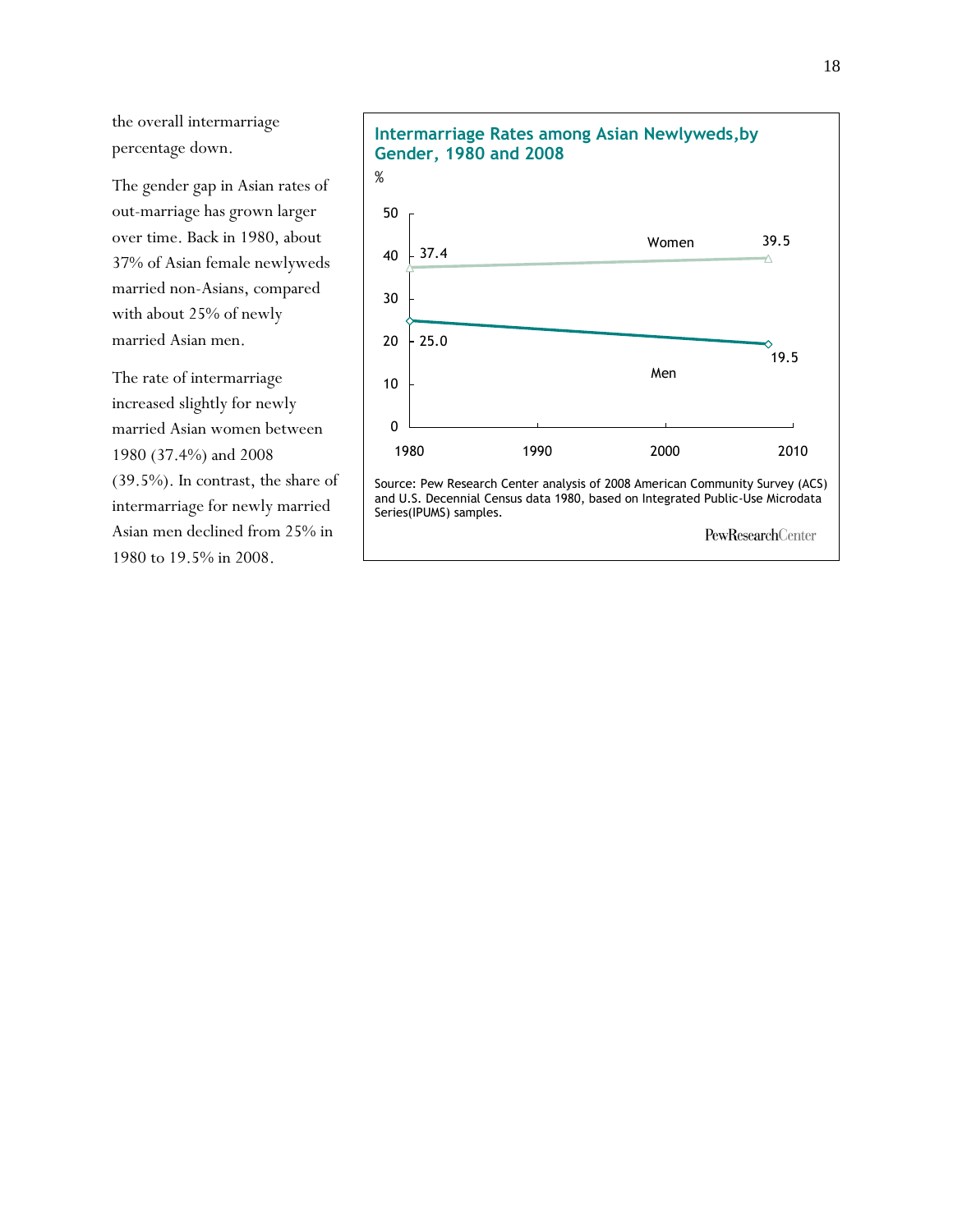#### **With whom do Asians out-marry?**

Among Asian newlyweds who intermarried in 2008, a majority (75%) married a white person, followed by 12% who married a Hispanic, 7% who married a black and 7% who married someone of a mixed race, American Indian or other race.

Despite the big gender gap in the rate of "marrying" out," Asian men and women in intermarriages have similar patterns in the race of their spouses. The majority of both genders married a white person, with Asian women (77%) slightly more likely to do so than Asian men (71%). Asian women are also slightly more likely than their male counterparts to marry someone who is black (7% versus 5%). In contrast, the proportion marrying a Hispanic spouse is higher for Asian men than Asian women (18% versus  $10\%$ ).



### **Among Asian Women and Men Who Out – Married in 2008, Race/Ethnicity of Spouse**

% married to someone of a different race/ethnicity in the previous 12 months

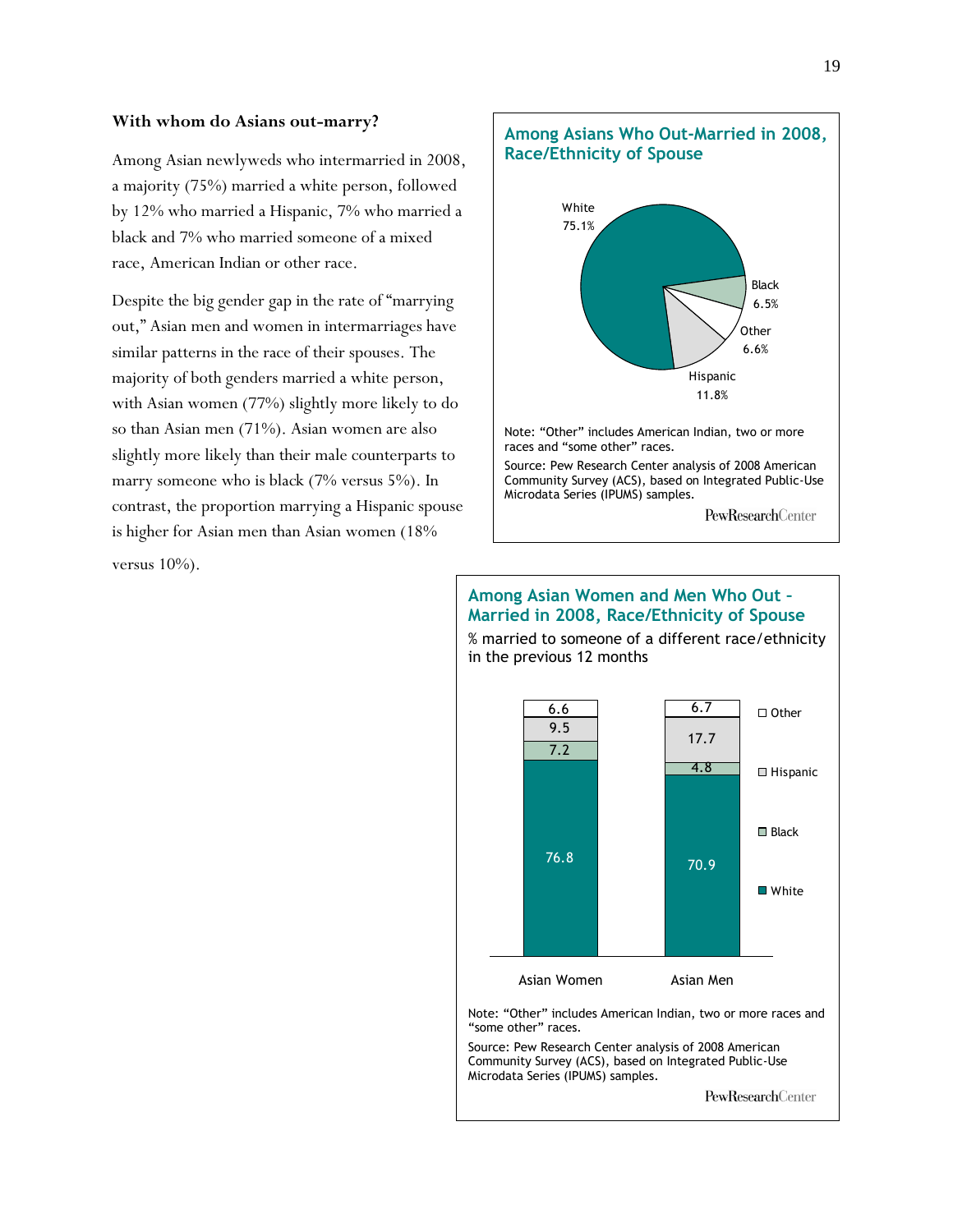#### **Native- vs. Foreign-born Asians**

Asians born in the United States have a much higher intermarriage rate than do those who were born in other countries. In 2008, close to half (46%) of U.S.-born Asian newlyweds married a non-Asian person, compared with about 26% of their counterparts who are foreign born.

The intermarriage rates for both groups were nearly identical in 1980 and 2008. However, as with Hispanics, these rate similarities in those two years appear to hide a more complex story that involves gender differences and a trend that dipped downward during the 1990s and rebounded starting around the



turn of the century. The next section of the report uses an alternative methodology that allows for a closer examination of these changes over time.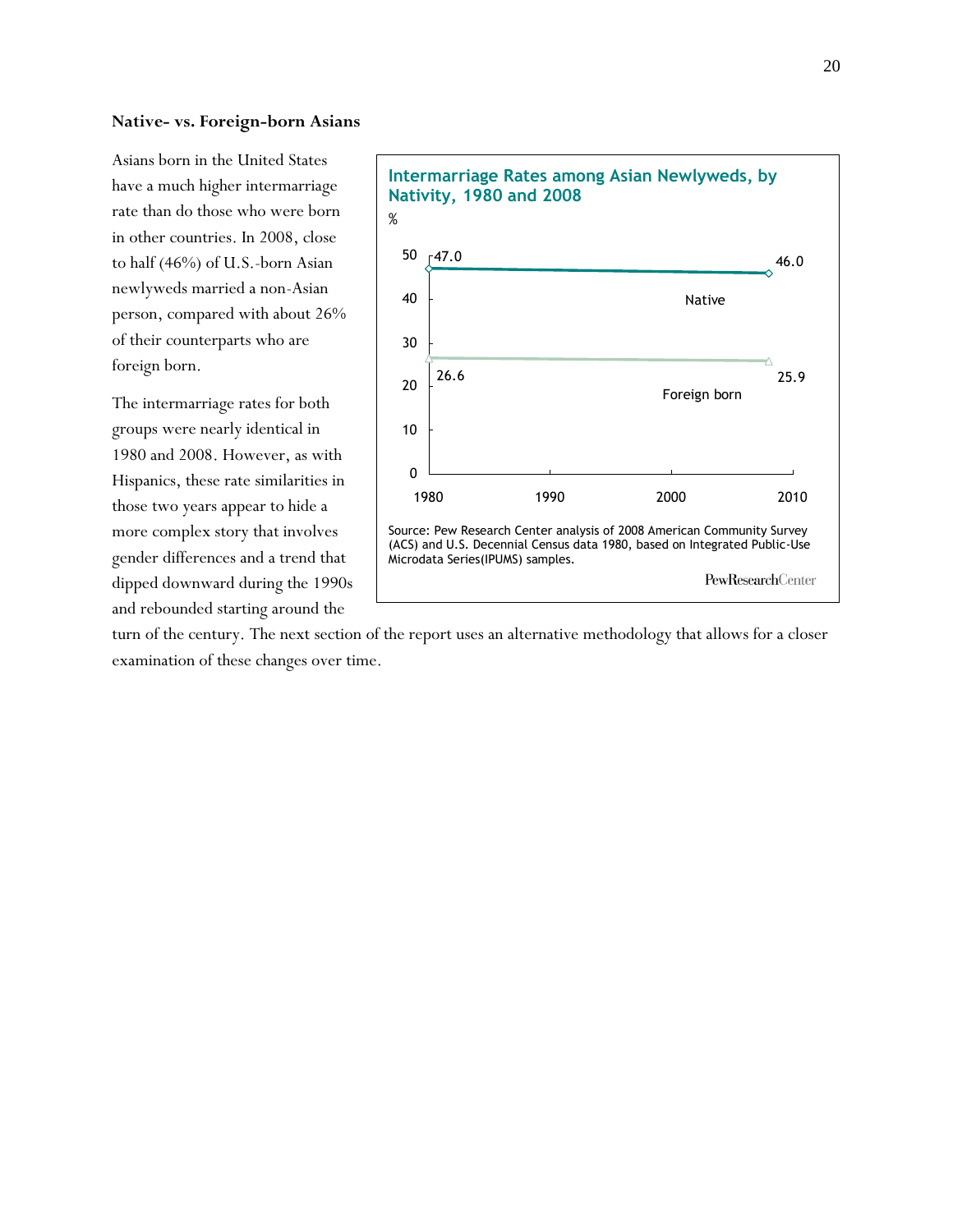### **III. Intermarriage Trends**

All modern censuses in the U.S. have collected information on the marital status of the population but only two — the decennial census of 1980 and the Census Bureau's American Community Survey of 2008 — asked respondents when they married. These data on date of marriage permit us to determine who married in the year before the survey. Most of the time trend charts in the first two sections of this report are based on comparisons of the rates of intermarriage among new marriages in 1980 and 2008.

Data from the decennial censuses of 1990 and 2000 and the ACS of 2005 and 2008 permit us to track overall changes in the currently married population but do not allow us to directly assess changing patterns in new marriages. Moreover, our ability to assess changes before 1980 is limited because of the nature of available census data.<sup>8</sup>

However, because the 2008 and 1980 data tell us when people got married, we can estimate the intermarriage rates for years between 1980 and 2008 from the 2008 ACS and for years before 1980 from the 1980 Census. These "look back" responses are the basis for year-to-year trends in intermarriage

l



Source: Newly married numbers for 1980 and earlier are calculated from 1980 Census, and other numbers are calculated from 2008 American Community Survey(ACS). Currently married numbers are from 2005 and 2008 ACS and U.S. Decennial Census data, based on Integrated Public-Use Microdata Series(IPUMS) samples.

PewResearchCenter



PewResearchCenter

<sup>&</sup>lt;sup>8</sup> Prior to the 1980 Census there was no universal identifier for the Hispanic population so assessments of intermarriage in 1970 and earlier censuses are limited to interracial patterns but not interethnic patterns.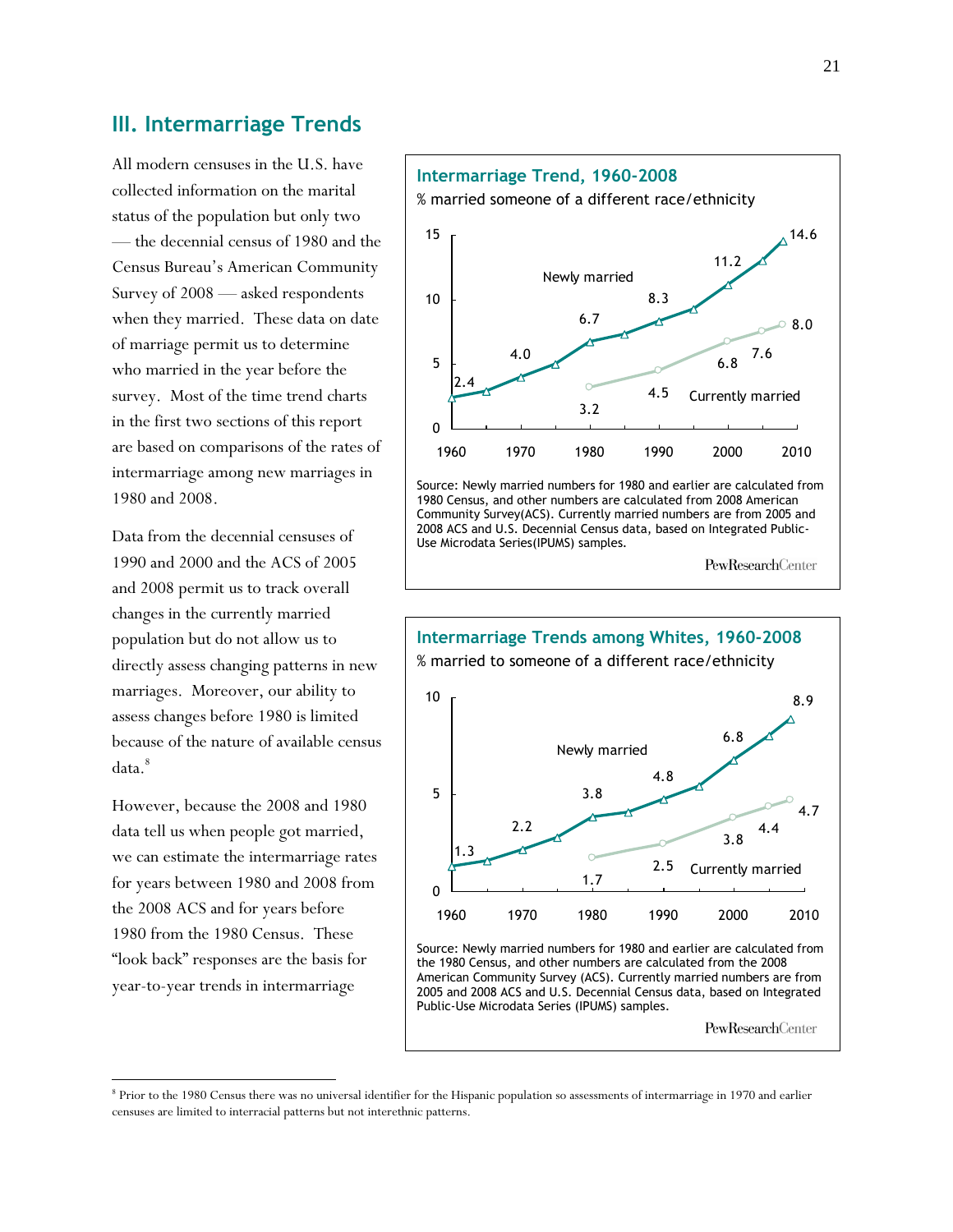rates from 1960 to 2008 shown in this section $^9$ .

These historic trends should be treated as estimates subject to more limitations than other data presented in this report. 10 However, they do appear to capture the overall trends. When we compare the estimates for marriages in 1980 based on the 2008 ACS looking back with the contemporaneous estimates from the 1980 Census, the levels and patterns of intermarriage rates are very similar. In addition, a further look back from 2008 to marriages occurring decades earlier, in the

l



1960s and 1970s, show very similar trends to the shorter look back from 1980.

This "look-back" method allows us to present a fuller and more detailed picture of the way rates have changed over the past several decades. And it enables us to see that for two groups – Hispanics and Asians – rates of intermarriage among newlyweds appear to have dipped during the 1990s and rebounded in the past decade.

Here are two of the key trends we can identify using this "look back" approach:

 Intermarriages in the U.S. comprised just 2.4% of all new marriages in 1960 – about one-sixth the 14.6% rate in 2008. This small share in 1960 reflects the fact that there were prevailing social and/or legal taboos against black-white marriages. It also reflects the fact Hispanics and Asians were a far smaller share of the population then than they are now.

 $^9$  Because we are tracking marriage patterns in the U.S., the intermarriage rates for immigrants are based only on marriages occurring in the United States. Immigrants who married before they came to the U.S. are excluded from these calculations (but not from the rates for the entire currently married population).

<sup>&</sup>lt;sup>10</sup> The "look back" methodology only captures marriages that are still in existence at the time of the census or survey. We do not observe those dissolved by divorce or death of a spouse. Since the goal of our analysis is to compare rates of intermarriage over time not absolute numbers, this limitation would be problematic only if intermarriages dissolve at higher rates or more quickly than in-group marriages and distort the trends over time. It is not clear if this is the case, but our historical comparisons do not suggest major distortions.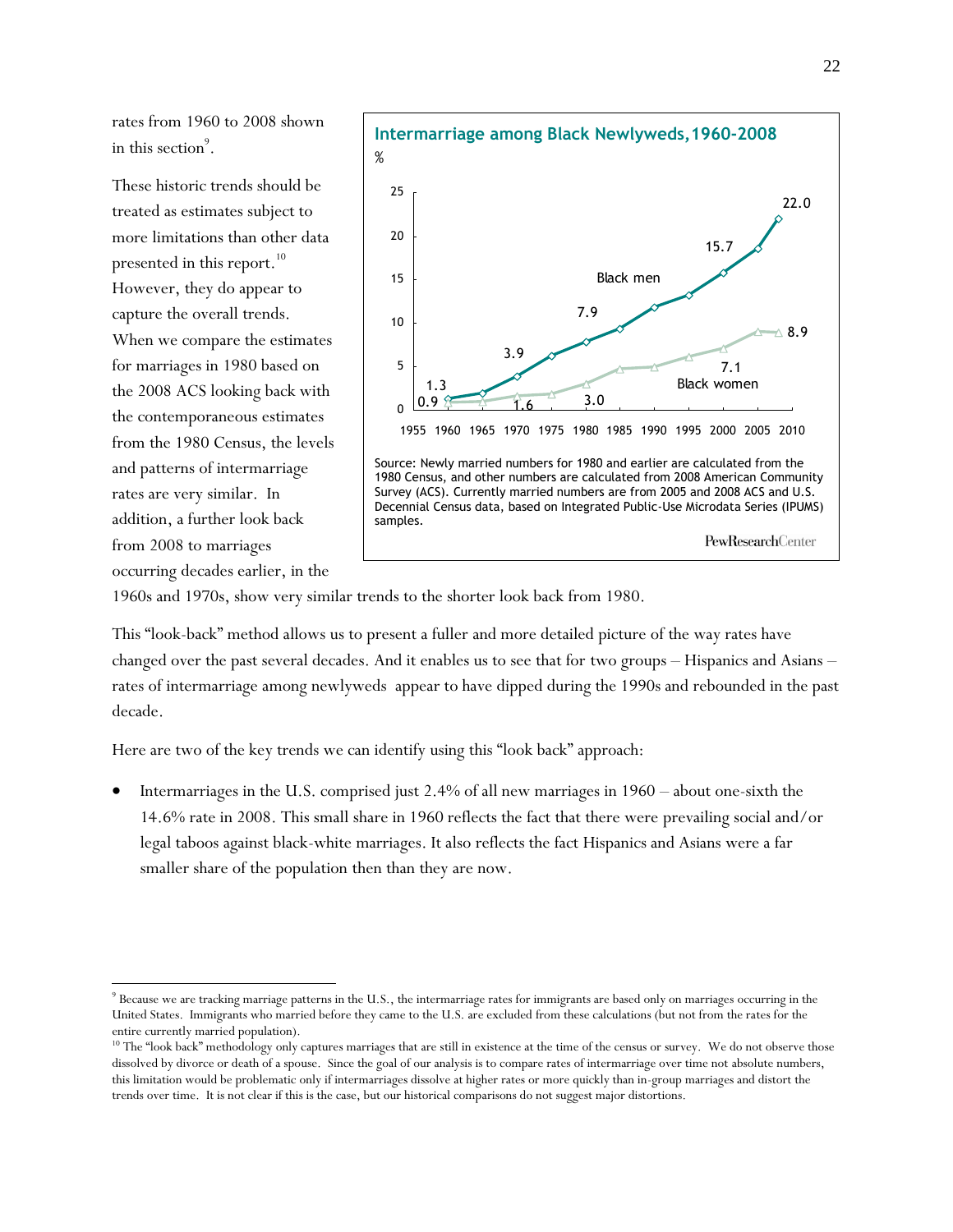Since 1980, intermarriage rates for both Hispanics and Asians have undergone a similar U-shaped trend. Rates declined during the 1980s, leveled off during the 1990s and have rebounded during the 2000s – to the point where they are now nearly identical to what they had been in 1980.

### **Intermarriage Trends among Newlyweds by Race and Ethnicity,1980 to 2008**

% of newly married whose spouse is of a different race/ethnicity



Source: Pew Research Center analysis of 2008 American Community Survey (ACS) and 1980 U.S. Decennial Census data, based on Integrated Public-Use Microdata Series (IPUMS) samples.

PewResearchCenter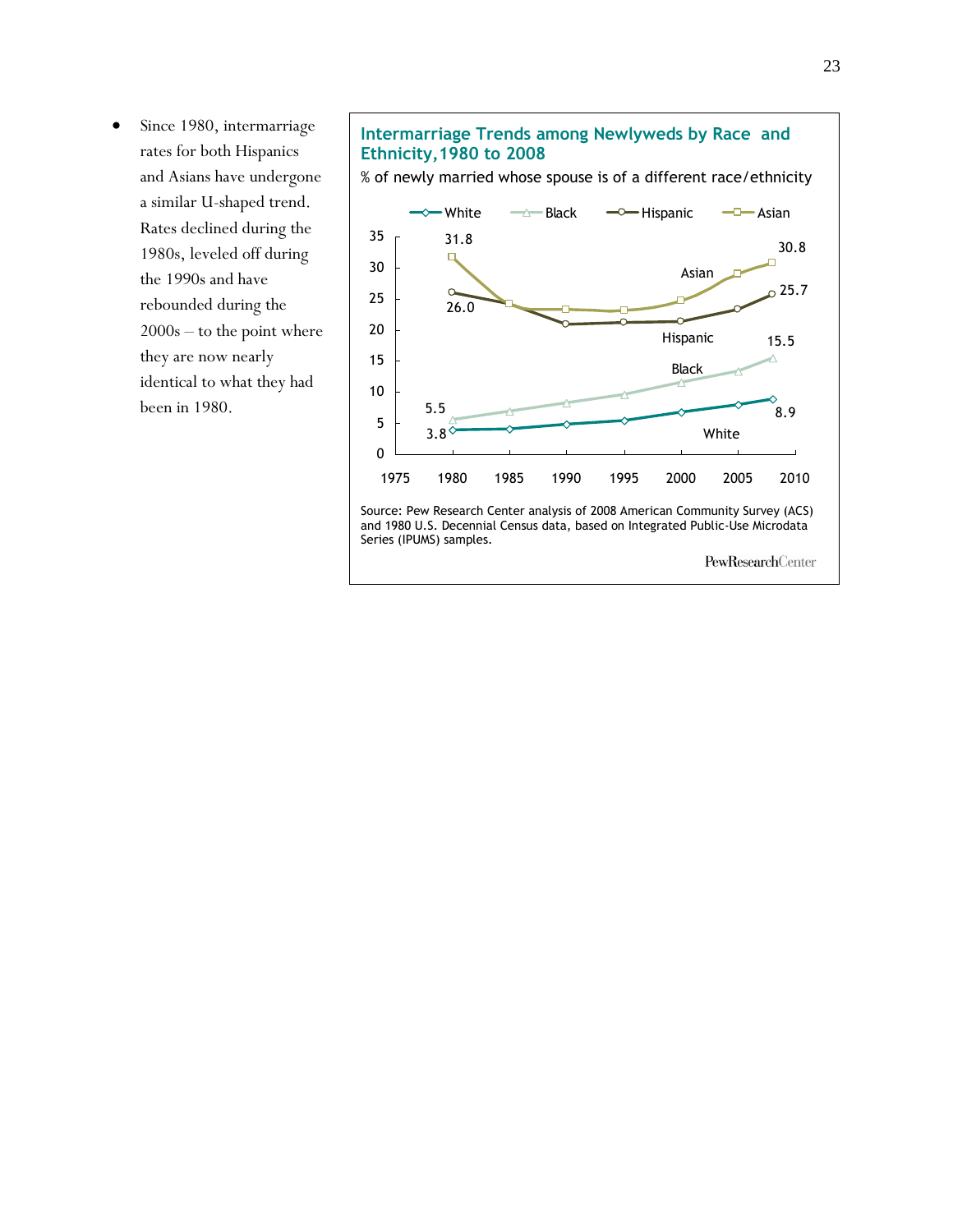The changing overall patterns of Hispanic and Asian intermarriage, including these Ushaped trend lines, are affected greatly by compositional changes within the Hispanic and Asian population resulting from ongoing immigration. During the 1980s, heavy immigration flows from both Latin America and Asia increased the ratio of immigrants-to-native born among adult Latinos and Asians living in the U.S. Because immigrants marry out at lower rates than do the native born, this had the effect of reducing overall intermarriage rates within these groups.

However, by the 1990s the rate of increase in the foreign-born adult populations slowed and by the 2000s, another demographic change took hold. Even as new immigration was continuing, the U.S.-born children of the Hispanic and Asian immigrants who had arrived since the 1970s were now starting to enter their "marriage years" in large numbers. As they did, they created a growing pool of nativeborn Hispanics and Asians who were more inclined than their parents' generation to out-marry. The share of immigrants among younger adults peaked in the early 2000s for Hispanics and in



PewResearchCenter

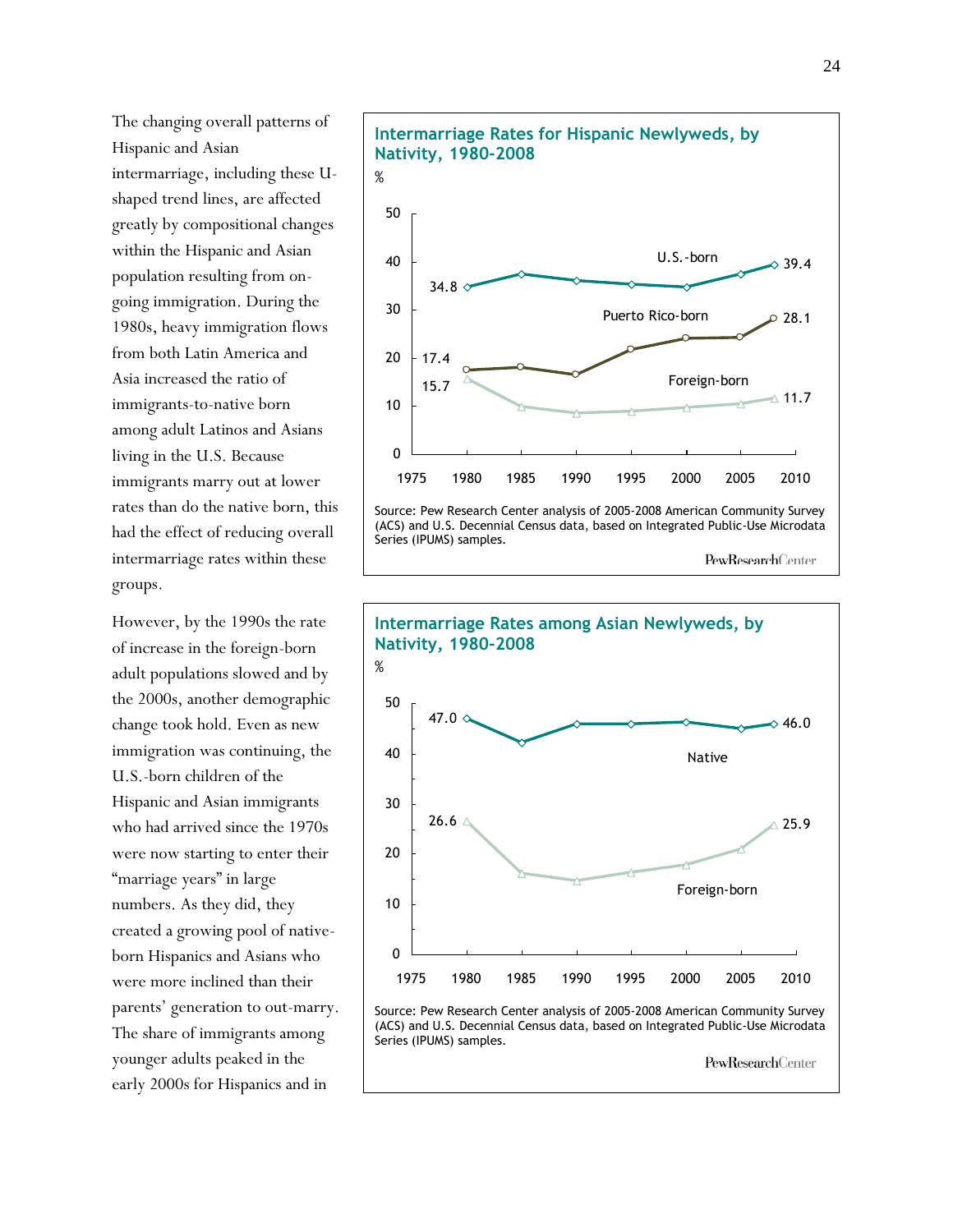2000 or earlier for Asians. By 2008 the share of immigrants among younger Hispanic and Asian adults had dropped back to 1990 levels.

Partly as a result of these compositional changes, the dropping intermarriage rates for both Hispanics and Asians rebounded so that intermarriage rates for marriages occurring in 2008 were above those for marriages in the 1990s and 2000s and roughly at the levels seen in 1980.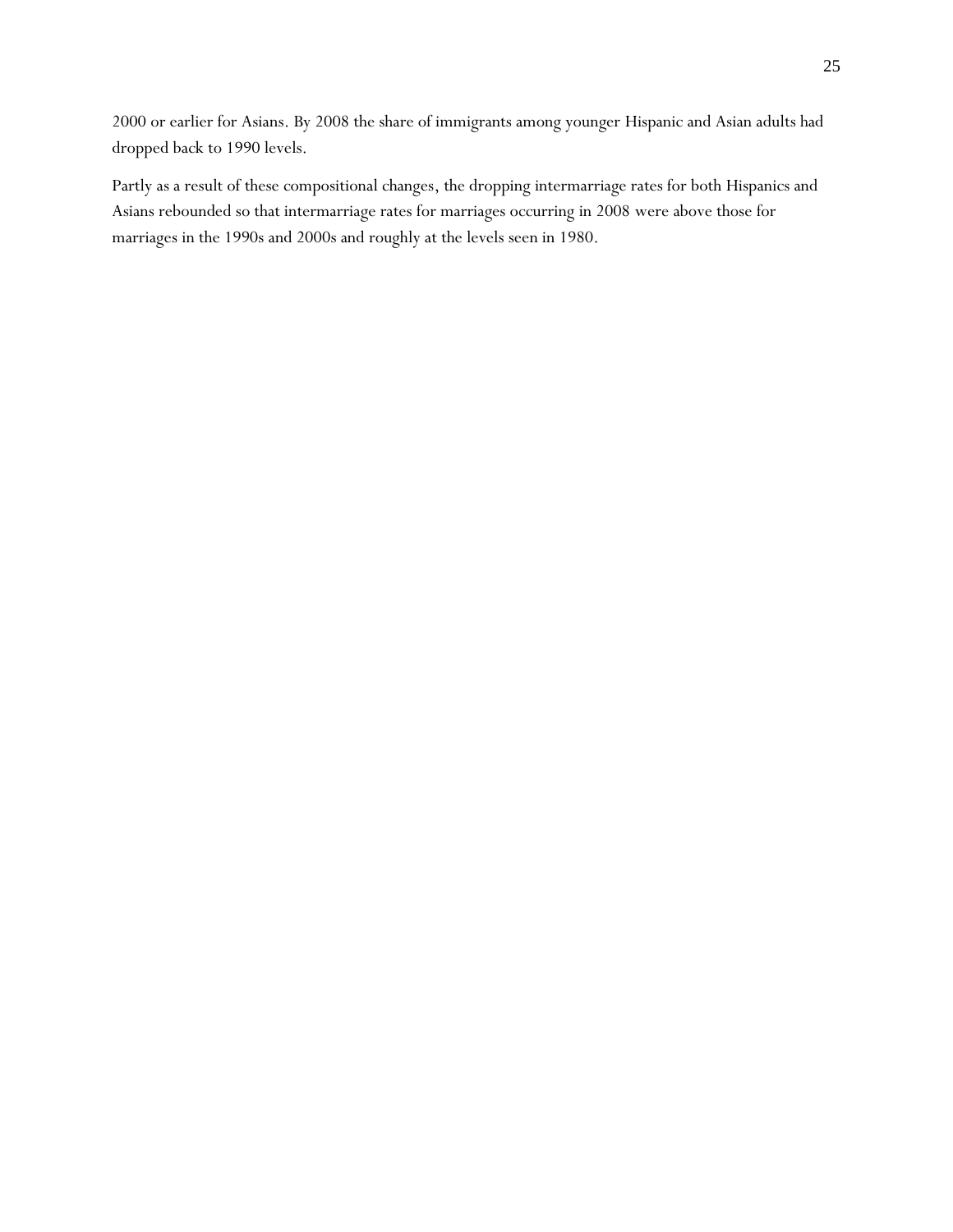### **IV. Attitudes about Intermarriage**

Most Americans say they approve interracial or interethnic marriage – and not just in theory, but in their own families. More than six-in-ten  $(63%)$  say it "would be fine" with them if a member of their family told them they were going to marry someone from *any* of three groups other than their own tested in a nationwide Pew Research Center survey conducted in November 2009. However,the survey also found some some racial and ethnic differences—both in how accepting respondents of different racial and ethnic groups are toward intermarriage and in the degree to which intermarriage to a member of each group is accepted.<sup>11</sup>

Of the four groups tested in the survey, openness to a family member's marriage to an African-American ranks lowest. About twothirds of non-blacks (66%) say they would be fine with it. By contrast, about three-quarters of non-Hispanics (73%) say they would be fine with a marriage to a Hispanic-American. A similar percentage of non-Asians (75%) say the same about marriage to an Asian-American, and more than eight-in-ten nonwhites (81%) say they would be fine with a family member's marriage to a white

l

#### **Most of Public Is OK with Racial Intermarriage in their Family** If a member of your family were to marry \_\_\_\_\_, would you … ? 66 64 73 25 27 22 6 6 5 All non-black White Hispanic  $\blacksquare$  Be fine with it  $\blacksquare$  Be bothered, but accept it  $\square$  Not accept it **An African American** 73 71 81 20 22 16 4 4  $\beta$ All non-Hispanic White Black **A Hispanic American** 75 73 80 76 19 20 16 19 3 3 4 3 All non-Asian White **Black** Hispanic **An Asian American** 81 80 81 13 16 13 3 2 All non-white 2 Black Hispanic **A White American** 63 61 All White **"Fine" to all**

Note: Whites include only non-Hispanic whites. Blacks include only non-Hispanic blacks. Hispanics are of any race. "Don't know" responses not shown. Q50a-d.

72 63

Black Hispanic

<sup>&</sup>lt;sup>11</sup> This section is based on findings from a Pew Research telephone survey of a nationally representative sample of 2,884 adults conducted from Oct. 28 through Nov. 30, 2009. A version of this section appeared in Pew Research report, "Blacks Upbeat about Black Progress, Prospects." Jan 12, 2010 [\(http://pewsocialtrends.org/pubs/749/blacks-upbeat-about-black-progress-obama-election](http://pewsocialtrends.org/pubs/749/blacks-upbeat-about-black-progress-obama-election)).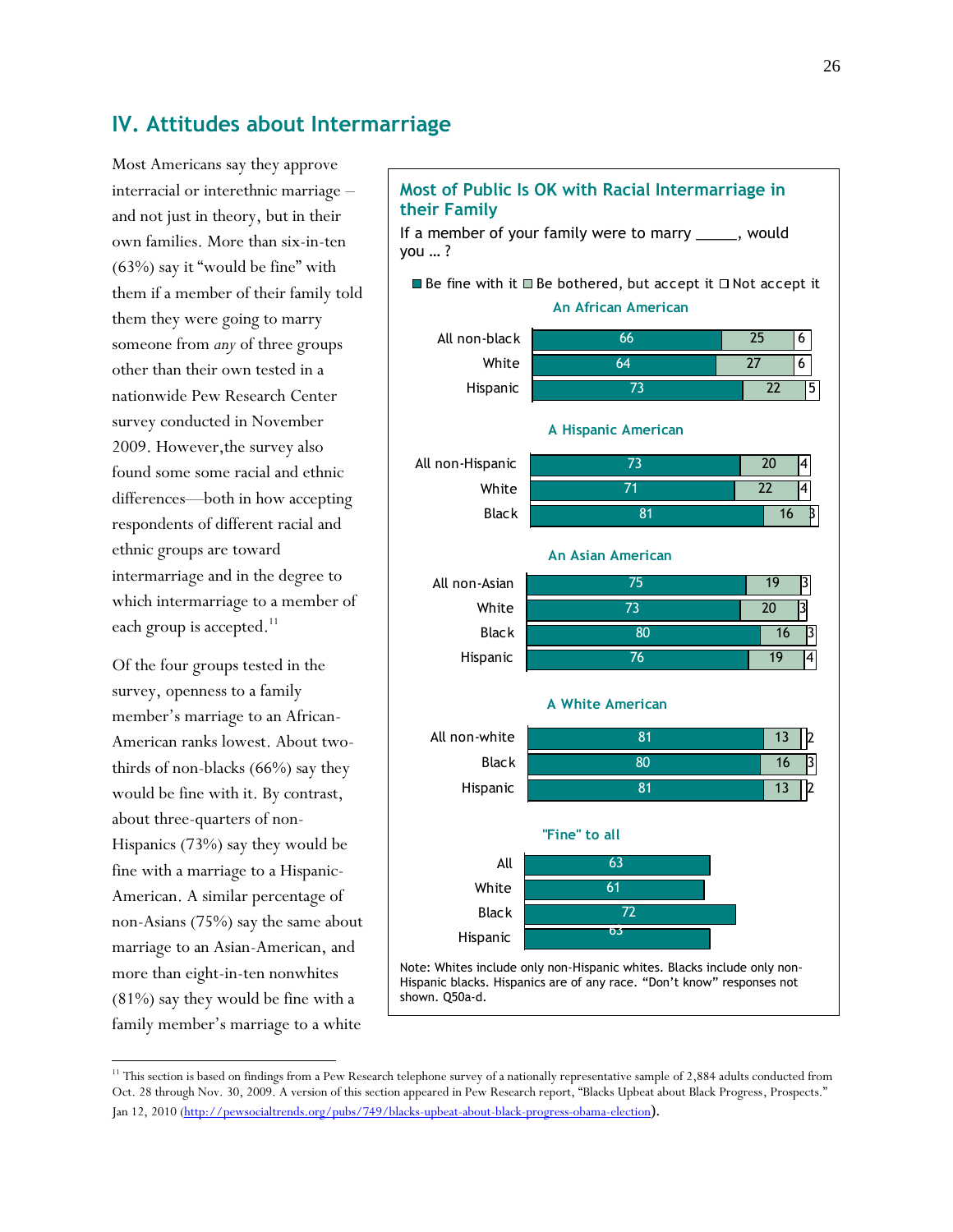#### American.

Overall, blacks are the most accepting of intermarriage—72% say it would be fine with them if a family member chose to marry someone who was white, Hispanic or Asian. By contrast, 61% of whites and 63% of Hispanics say they would be fine with a family member marrying someone from any of the other groups.

Lower levels of acceptance of marriage to any other racial or ethnic group among whites are driven in part by attitudes toward a family member marrying an African-American (64% fine), but whites are also less likely than blacks to approve of marriage to an Asian-American (73% versus 80% fine) or a Hispanic-American (71% versus 81% fine).

Latinos are also somewhat less likely than blacks to accept interracial marriage; while Hispanics are about equally likely as blacks to accept a family member's marriage to a white American (81% versus 80% fine) or an Asian-American (76% versus 80% fine), blacks are more likely than Hispanics to accept black/Hispanic intermarriage (73% of Hispanics and 81% of blacks would be fine with this).

### **Interracial Marriage More Widely Accepted than Marriage to an Atheist**

In contrast to the high rates of acceptance of marriage to those of a different racial or ethnic group, the majority of Americans affiliated with a religion would have a difficult time with a family member's decision

to marry someone who does not believe in God. Almost sevenin-ten of those associated with a religion say they would either not accept such a marriage (27%) or would be bothered by it before coming to accept it (43%). Just 27% say they would be fine with a relative's decision to marry someone who did not believe in God.

Among people who are affiliated with a religion, blacks, who are the most likely to be accepting of interracial marriage, are more likely than

### **Fewer Would Accept Marriage to Someone who Doesn't Believe in God**

If a member of your family were to marry someone who does not believe in God, would you …



PewResearchCenter

whites or Hispanics to express discomfort with marriage to an atheist. This racial difference is driven to some degree by religiosity. Overall, those who regularly attend religious services are less likely to approve of marriage to someone who does not believe in God (16% of believers who attend services at least weekly say they "would be fine" with a marriage to someone who does not believe in God, compared with 36% of those who attend less frequently), and blacks are more likely than whites to regularly attend religious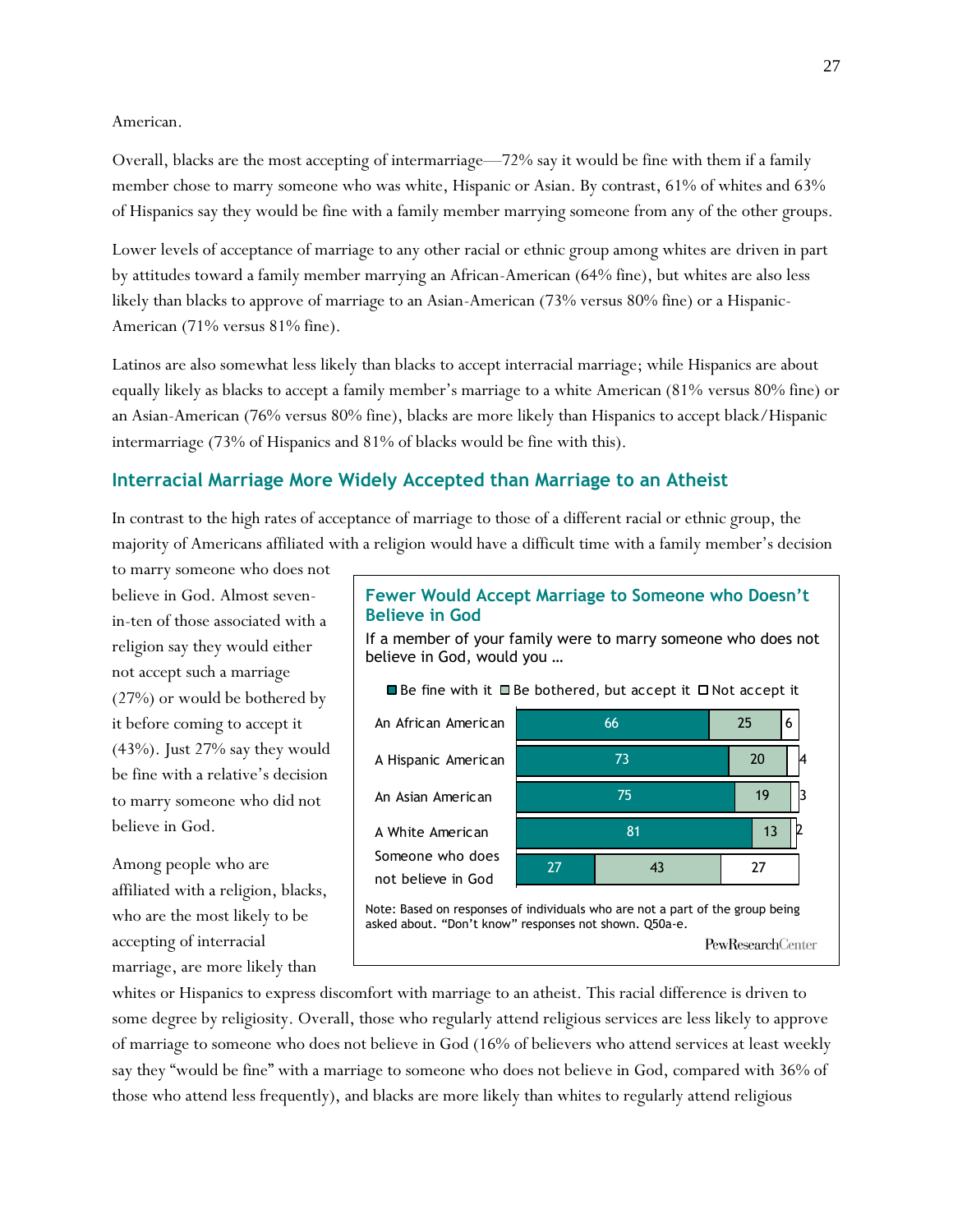services. Among high-attending believers, whites are somewhat less likely than blacks, and much less likely than Hispanics, to approve of marriage to an atheist (11% of white high-attenders, 16% of black highattenders and 35% of Hispanic high-attenders say it "would be fine" if a relative married someone who does not believe in God). Among believers who attend less frequently, whites (36%) and Hispanics (41%) are more likely than blacks (26%) to approve of such a marriage.

### **Age and Marriage outside of One's Own Racial/Ethnic Group**

The overall differences between white and black attitudes toward marriage are primarily the result of differences among older Americans. Regardless of race, younger Americans (18- to 29-year-olds) overwhelmingly say they would be fine with a family member's marriage to someone in another ethnic or racial group, with no significant racial differences among this age group. And while 30- to 49-year-olds are somewhat less likely to be accepting of interracial marriage than are younger people, the opinions of whites ages 30-49 are comparable to those of blacks in that age group.

Across racial groups, racially conservative views about interracial marriage are strongly correlated with age. Americans ages 50 and over, and particularly those 65 and over, are considerably less accepting of interracial marriage than those in younger age groups. While this is true of blacks, it is more strongly pronounced among whites. Just over half of whites ages 50-64 (52%) and only 36% of whites 65 and older say they would be fine with a relative marrying someone from any other



PewResearchCenter

racial groups (this is 15 points and 23 points less than blacks in their age groups, respectively).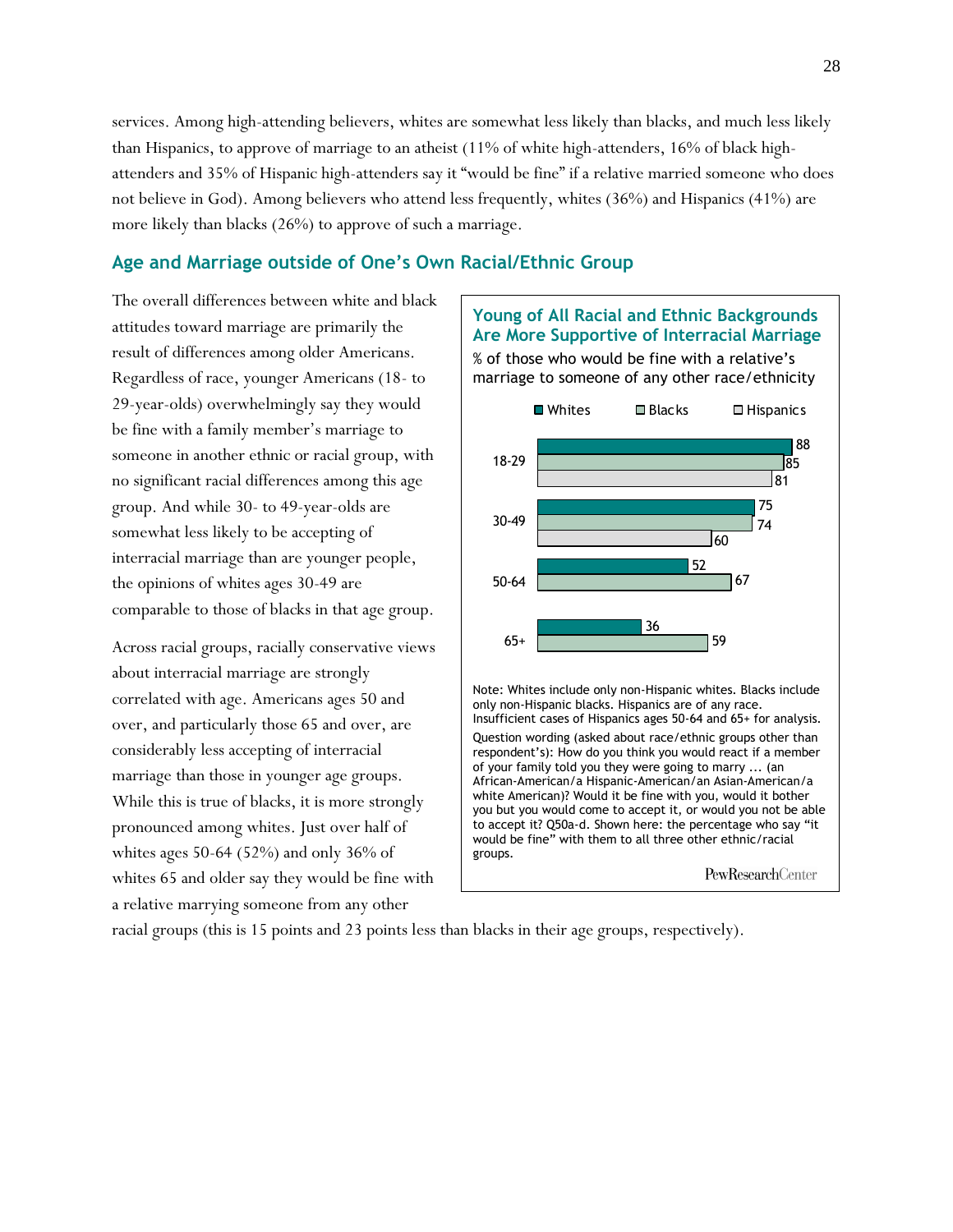For whites, blacks and Hispanics, older respondents express greater discomfort with the possibility of a family member marrying someone of a difference race or ethnic group. Resistance to a family member marrying an African-American is especially strong among older whites; just 55% of those ages 50-64 and 41% of those 65 and older say they "would be fine" with this. By contrast, more than seven-in-ten older blacks (76% of those ages 50-64 and 71% of those 65 and older) say they would be fine with a family member marrying a white American; among blacks ages 18-29, 89% would be fine with it. And among older whites, acceptance of a relative's marriage to an African-American lags behind acceptance of a family member's marriage to Hispanic- or Asian-Americans. Among 18- to 29-year-olds there are no differences by race of respondent in the acceptance of marriage to those in other racial and ethnic groups.

| If a Family Member Married Someone Who is_____<br>% saying "would be fine with it" |                               |                               |                                    |                     |                                                                                                   |     |  |  |
|------------------------------------------------------------------------------------|-------------------------------|-------------------------------|------------------------------------|---------------------|---------------------------------------------------------------------------------------------------|-----|--|--|
|                                                                                    | An African<br><b>American</b> | A Hispanic<br><b>American</b> | <b>An Asian</b><br><b>American</b> | A white<br>American | <b>All three</b><br>other                                                                         | N   |  |  |
| Whites                                                                             |                               |                               |                                    |                     |                                                                                                   |     |  |  |
| $18 - 29$                                                                          | 88                            | 92                            | 93                                 |                     | 88                                                                                                | 177 |  |  |
| $30 - 49$                                                                          | 79                            | 82                            | 83                                 |                     | 75                                                                                                | 428 |  |  |
| $50 - 64$                                                                          | 55                            | 65                            | 65                                 |                     | 52                                                                                                | 425 |  |  |
| $65+$                                                                              | 41                            | 53                            | 58                                 | --                  | 36                                                                                                | 391 |  |  |
| <b>Blacks</b>                                                                      |                               |                               |                                    |                     |                                                                                                   |     |  |  |
| $18 - 29$                                                                          |                               | 93                            | 91                                 | 89                  | 85                                                                                                | 157 |  |  |
| $30 - 49$                                                                          |                               | 81                            | 84                                 | 80                  | 74                                                                                                | 240 |  |  |
| $50 - 64$                                                                          |                               | 76                            | 74                                 | 76                  | 67                                                                                                | 250 |  |  |
| $65+$                                                                              |                               | 69                            | 61                                 | 71                  | 59                                                                                                | 146 |  |  |
| <b>Hispanics</b>                                                                   |                               |                               |                                    |                     |                                                                                                   |     |  |  |
| $18 - 29$                                                                          | 88                            |                               | 93                                 | 96                  | 81                                                                                                | 115 |  |  |
| $30 - 49$                                                                          | 72                            |                               | 76                                 | 78                  | 60                                                                                                | 154 |  |  |
|                                                                                    |                               |                               |                                    |                     | Note: Whites include only non-Hispanic whites. Blacks include only non-Hispanic blacks. Hispanics |     |  |  |

are of any race. Insufficient cases of Hispanics ages 50-64 and 65+ for analysis. Q50a-d.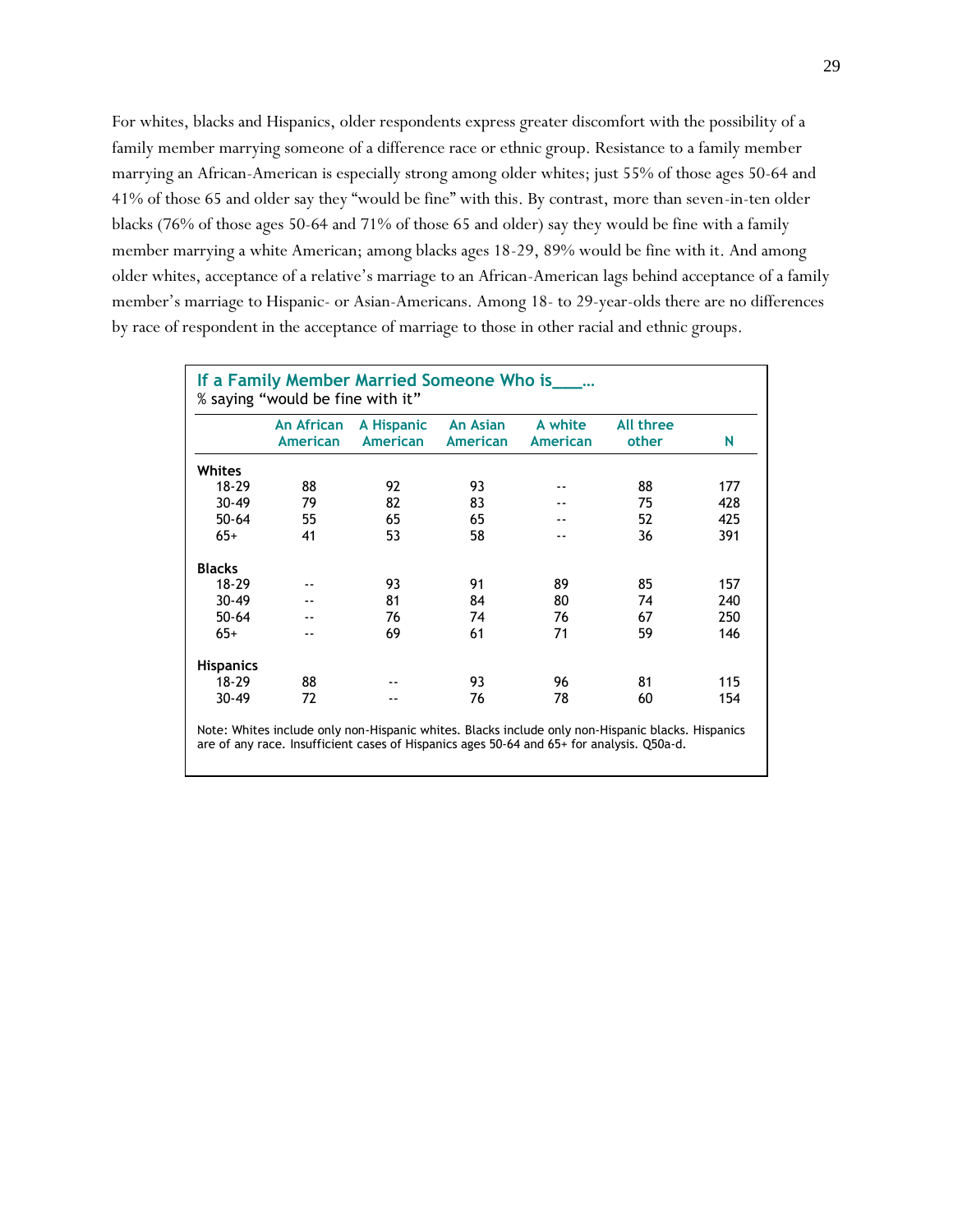### **Whites Grow More Accepting of Interracial Marriage**

While blacks remain the most accepting of interracial marriage, approval is on the rise among whites. The proportion of whites who now say they "would be fine" with a relative's marriage to a member of a different racial or ethnic group is up 8 percentage points since 2001. To some extent, this is the result of a decline in racially conservative attitudes across all generational cohorts, but it is also driven by the more racially liberal views of younger whites today.



At the same time, black approval of interracial marriage has declined somewhat over the same period. In 2001, more than eight-in-ten (81%) blacks reported they would be fine with a relative's marriage to someone from any other group. Today, 72% say this. This decline is evident in black attitudes about intermarriage to all three other groups.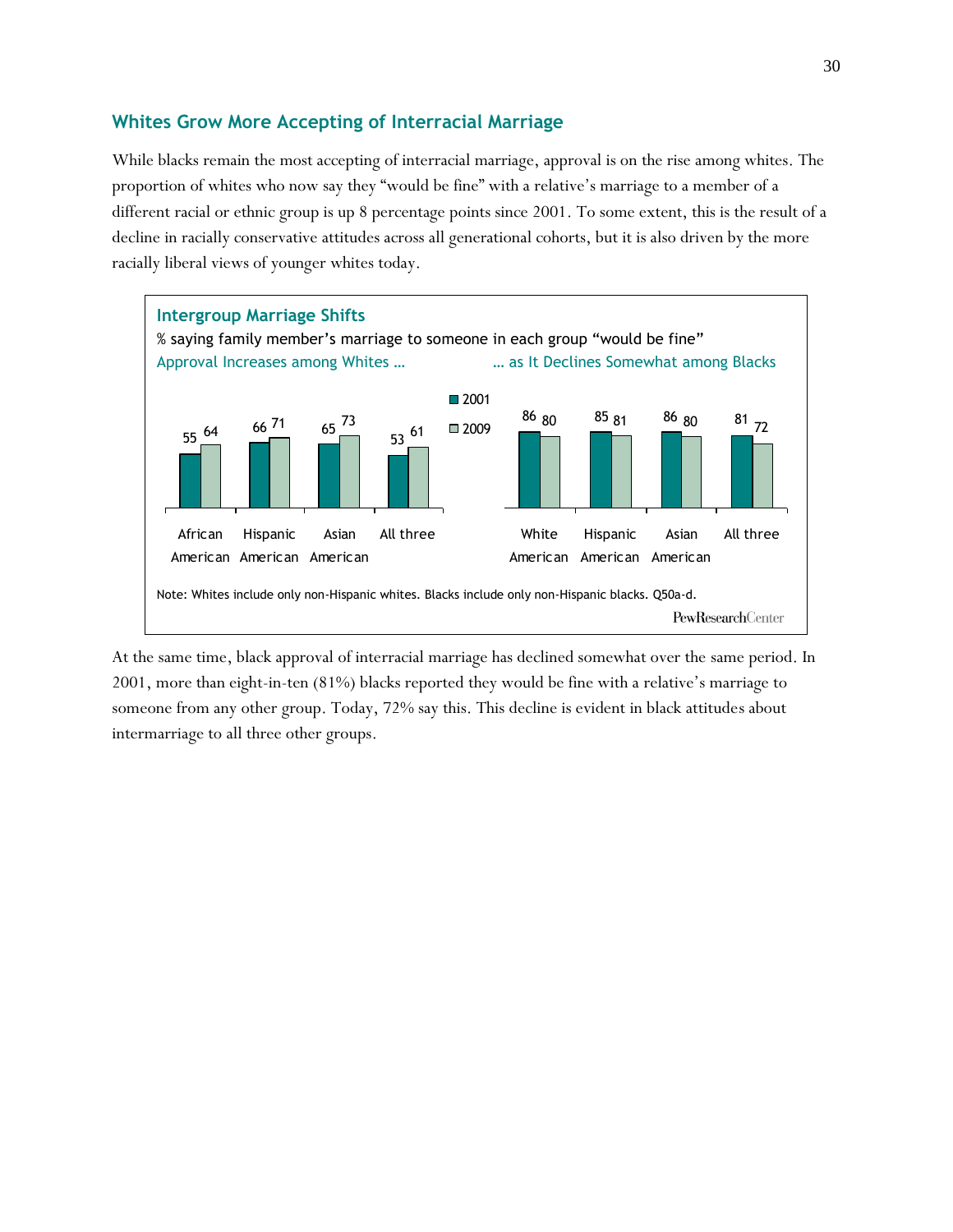### **APPENDICES:**

### **I. Methodology**

l

**Data Sources:** Data on the currently married population and new marriages are from tabulations done by the Pew Research Center using microdata (i.e., individual records) from the Decennial Censuses of 1980, 1990, and 2000 and the American Community Surveys (ACS) of 2005 and 2008. The microdata files were obtained from the IPUMS-USA database<sup>12</sup> [\(http://www.ipums.org/\)](http://www.ipums.org/). For the three decennial censuses, the data are a 5% sample of the population; for the ACS, each is a  $1\%$  sample.<sup>13</sup>

**Married Population:** The currently married population is selected as individuals whose marital status is ―married, spouse present.‖ The spouse must be present in the dataset to ascertain his/her race, Hispanic origin, and nativity. In these datasets all married couples are opposite sex. Linkages of individual records for the spouses was done by IPUMS which supplies "attached variables." For the analyses reported here, the attached variables included the spouse's age, race, Hispanic origin, nativity, and year of immigration.

**Newly Married Population:** The newly married population is a subset of the currently married population drawn from the 2008 ACS and the 1980 Census. The 2008 ACS was the first to include questions relating to date of marriage. One question asked respondents if they had been married (or divorced or widowed) in the "past 12 months."<sup>14</sup> Those saying they had married are the basis for our analyses of "newlyweds" and "new marriages" in 2008. Further questions asked how many times the respondent has been married and in what year the most recent marriage occurred. The latter question supplied information on year of marriage used in the "look back" analyses in Section III.

Definition of the newly married population in the 1980 Census required a slightly different approach to data analysis. The 1980 Census asked respondents if they had been married once or more than once, the month and year of marriage (*first* marriage in the case of multiple marriages), and if the first marriage had ended by the death of the other spouse. The IPUMS dataset does not include the year of marriage, but rather the respondent's age at marriage and the quarter of the year in which the marriage occurred and the quarter of the year in which the respondent was born. With this information, we derived the year in which the first marriage occurred and identified persons whose first marriage occurred in the year before the census.

Marriages in which one or both spouses had been married only once were assigned as having occurred in the year reported by the spouse married only once. Marriages in which both spouses had been married more than once could not be assigned a year of marriage. This group was excluded from the analyses of the

<sup>&</sup>lt;sup>12</sup> Steven Ruggles, J. Trent Alexander, Katie Genadek, Ronald Goeken, Matthew B. Schroeder, and Matthew Sobek. Integrated Public Use Microdata Series: Version 5.0 [Machine-readable database]. Minneapolis: University of Minnesota, 2010.

<sup>&</sup>lt;sup>13</sup> IPUMS files are available for earlier US censuses, but the 1980 Census is the first to collect information on Hispanic origin from the entire population. This information is required for the intermarriage analyses reported here. For earlier censuses, IPUMS has created a variable to identify the Hispanic origin population, but spouses are always assigned the same Hispanic category so the data for 1970 and earlier cannot be analyzed in the same manner as subsequent censuses.

<sup>&</sup>lt;sup>14</sup> Because each year's ACS is an aggregation of 12 monthly samples, responses to this question cannot be assigned to a specific year or set of months. Thus, we report the marriages as occurring in the "previous year."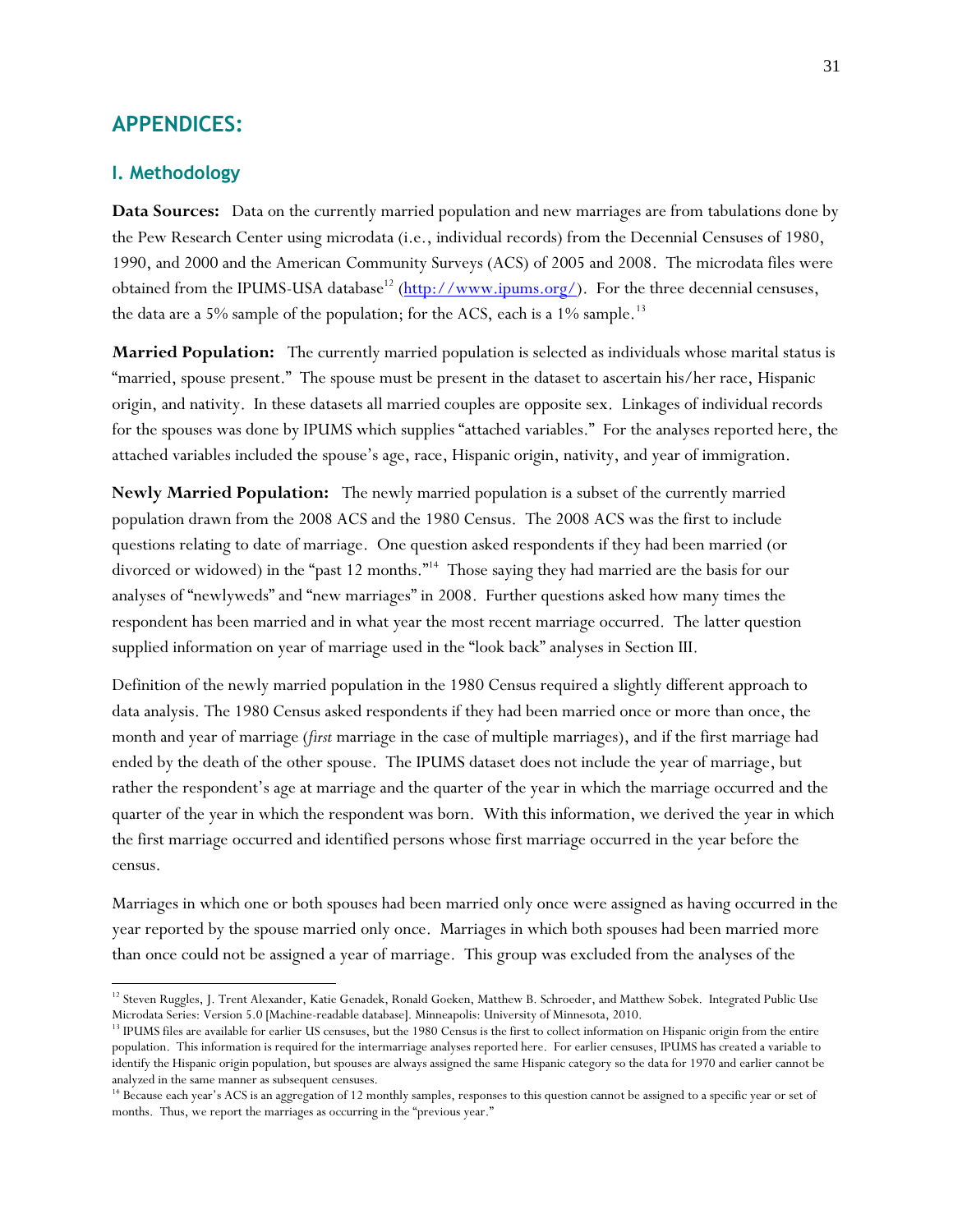newly married population and from the look back at historical trends. Marriages with both spouses married more than once represented about 10% of the married population (3% and 6% of Hispanics and Asians respectively). The multiply-married group was somewhat more likely to be U.S.-born and intermarried than the population in "first" marriages. Intermarriage rates for this group were about one-third higher than the rest of the population, with rates for Asians and Hispanics being even higher.

**Look Back Analysis:** The classification of marriages by the years in which they occurred served as the basis for the look back analyses. Some further specifications were used to sharpen the analyses. Because our focus is changes in marriage patterns within the U.S. population, we excluded from the look back analyses immigrants who were married when they arrived in the U.S. This exclusion was accomplished using the year of immigration variable supplied by IPUMS. For 2008, marriages involving immigrants with year of marriage greater than their year of immigration were excluded from the look back analyses. To smooth out variations due to sampling and reporting errors, the estimates reported for 1985, 1990, 1995, 2000, and 2005 are based on marriages occurring in three-year periods centered on the reported year. For 1980, the information on date of immigration was collected in intervals rather for single years. Because of this limitation, the look back was done only for marriages occurring in 1960, 1965, 1970, and 1975 including only immigrants arriving before the year of marriage.

**Weighting:** All of the estimates for marriages, currently married population, and people getting married are based on weighted data from the IPUMS microdata files. The Census Bureau provides the weights based on a complicated weighting process so that the resulting estimates reflect the actual population. In the data from the 1980 Census, the weights for each person in a husband-wife couple are forced to be equal. This is not the case for the data files from the ACS or the 1990 and 2000 Censuses. Consequently, the number and characteristics of wives estimated using their husbands' weights will be different from the same estimates based on the wives' weights; similarly for characteristics of men estimated from their wives' weights. In this report, estimates for each gender are based on their own weights; estimates for couples or both sexes combined are an average of estimates based on husbands' and wives' weights; estimates for nativity groups are based on individual weights regardless of gender.

**Race and Ethnic Groups:** Individuals are identified as Hispanic or non-Hispanic with a direct question on Hispanic origin. The wording and placement of the question have changed somewhat over the 1980- 2008 period, but the underlying concept has remained essentially unchanged. Individuals who are not Hispanic are further subdivided by race group. Throughout the period of analysis, we use data for whites, black, Asians and Pacific Islanders<sup>15</sup> ("Asians"), American Indians and Alaska natives ("American Indians") and a residual category usually labeled as "Some Other Race."

Beginning with the 2000 Census, individuals could choose to identify with more than one group in response to race question; about 4.6 million non-Hispanics or slightly less than 2% of the non-Hispanic population chose more than one race. We treat these people as an additional racial grouping and reserve the specific races listed above for persons identifying as a single race only. This change in data collection methods may

l

<sup>&</sup>lt;sup>15</sup> Beginning with the 2000 Census, these two groups were separated and labeled "Asian" and "Native Hawaiians and Other Pacific Islanders."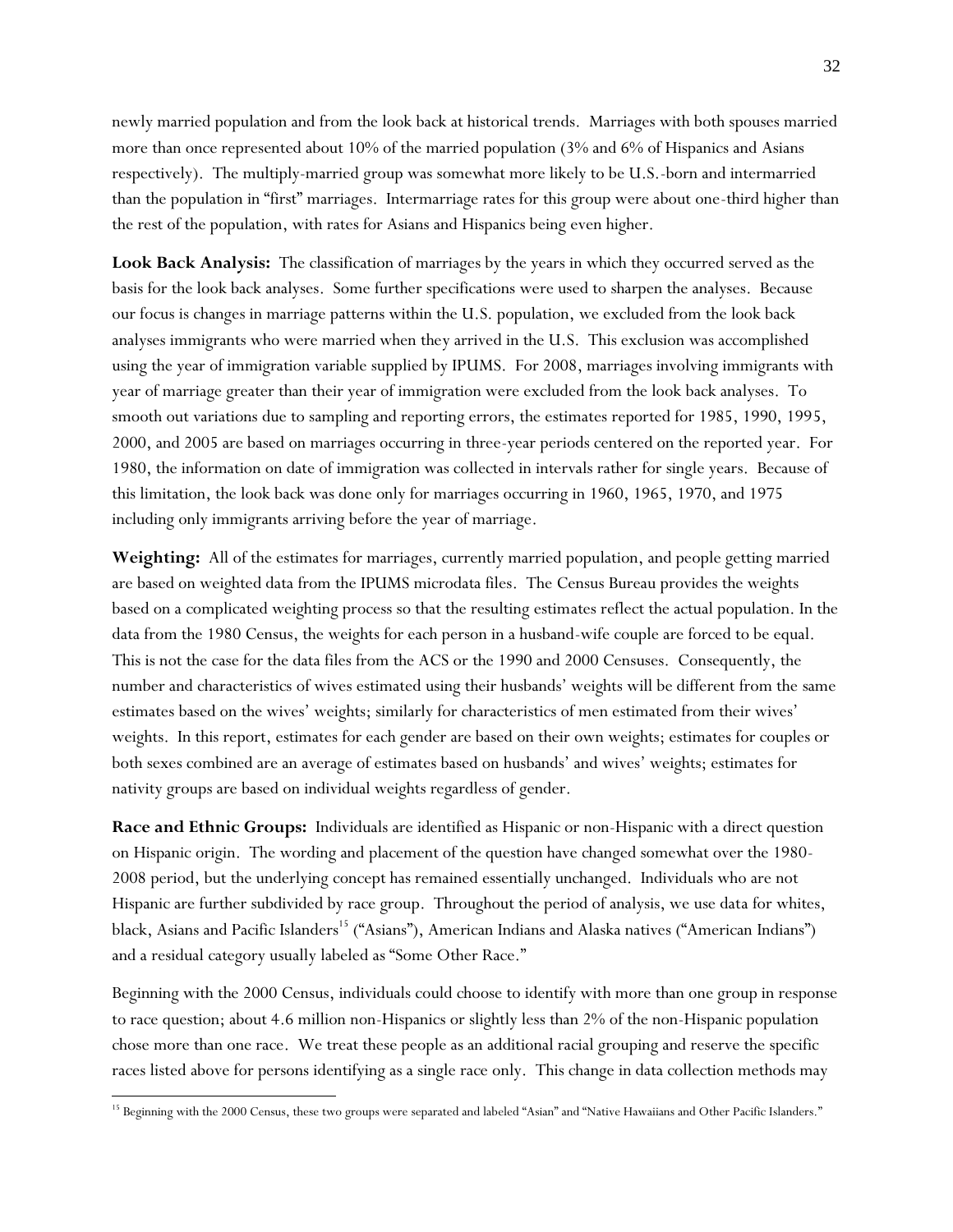have accounted for a significant share of the increase in intermarriage observed in the currently married population between 1990 and 2000. In the 2000 Census, about 720,000 or 19% of the 3.8 million marriages with spouses of a different race were between a non-Hispanic person reporting a single race and a non-Hispanic person reporting more than one race. Had the race question remained the same as in 1990, some of these interracial marriages in 2000 would not have been so classified. This type of marriage accounted for almost half of the increase in interracial marriages between 1990 and 2000. In 2008, roughly the same number of interracial marriages, about 700,000, are between single and multiple-race non-Hispanics. They represent a somewhat smaller share (15%) of the 4.6 million interracial marriages in 2008.

### **Survey Methodology**

The survey findings presented in Section IV of this report are based on a Pew Research Center telephone survey conducted on landlines and cell phones from October 28 through November 30, 2009 among a nationally representative sample of 2,884 adults. Interviews were conducted in English or Spanish. In order to allow for a detailed analysis of attitudes within the African-American community, the survey included an over-sample that brought the total number of non-Hispanic black respondents to 812. The margin of error is plus-or-minus 3.0 percentage points for the full sample and plus-or-minus 4.5 percentage points for the African-American sample. The survey also included 376 Hispanics of any race, with a margin of error of plus-or-minus 7.5 percentage points for this group. The margin of error for whites is 3.5 percentage points.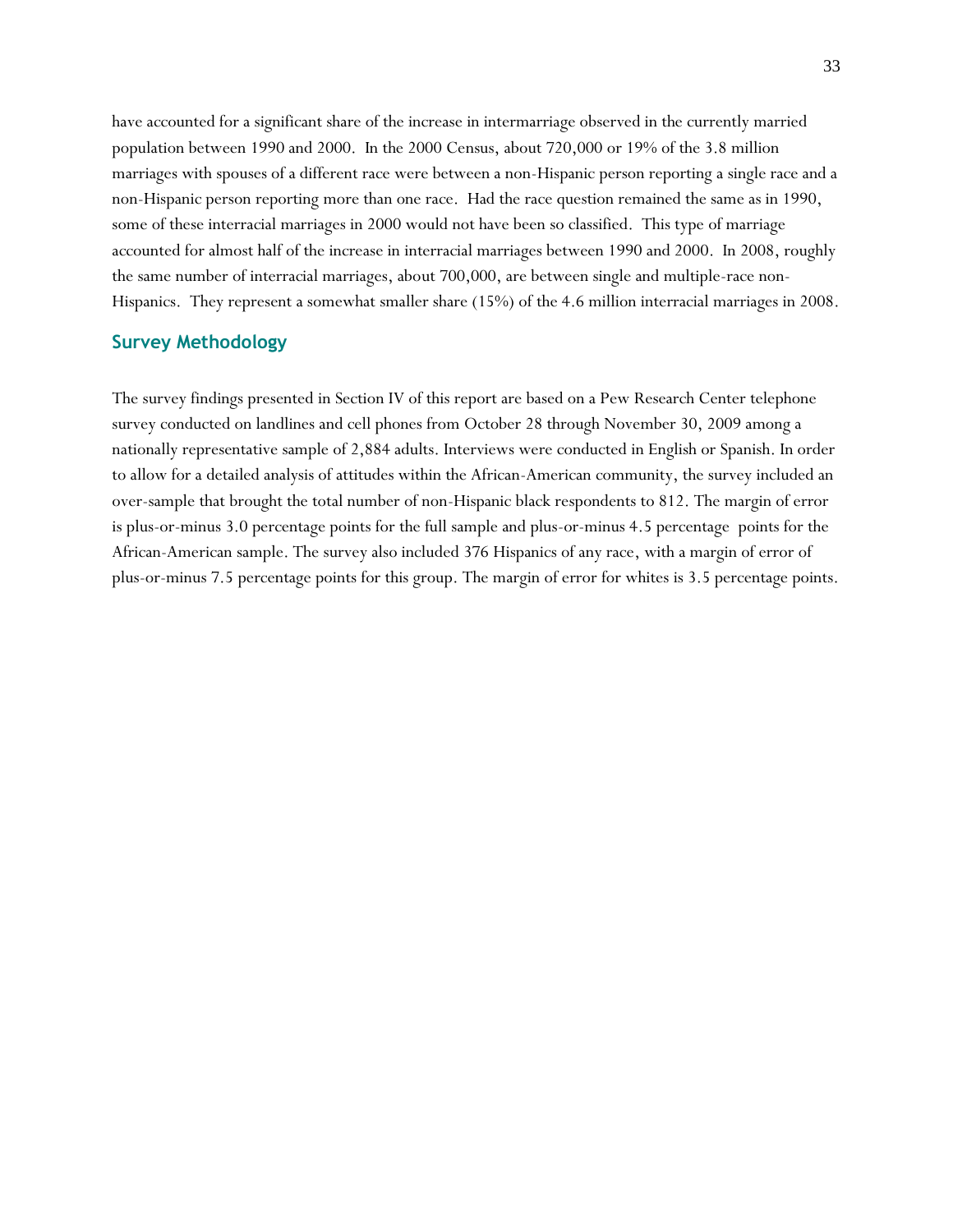### **II. Additional charts**



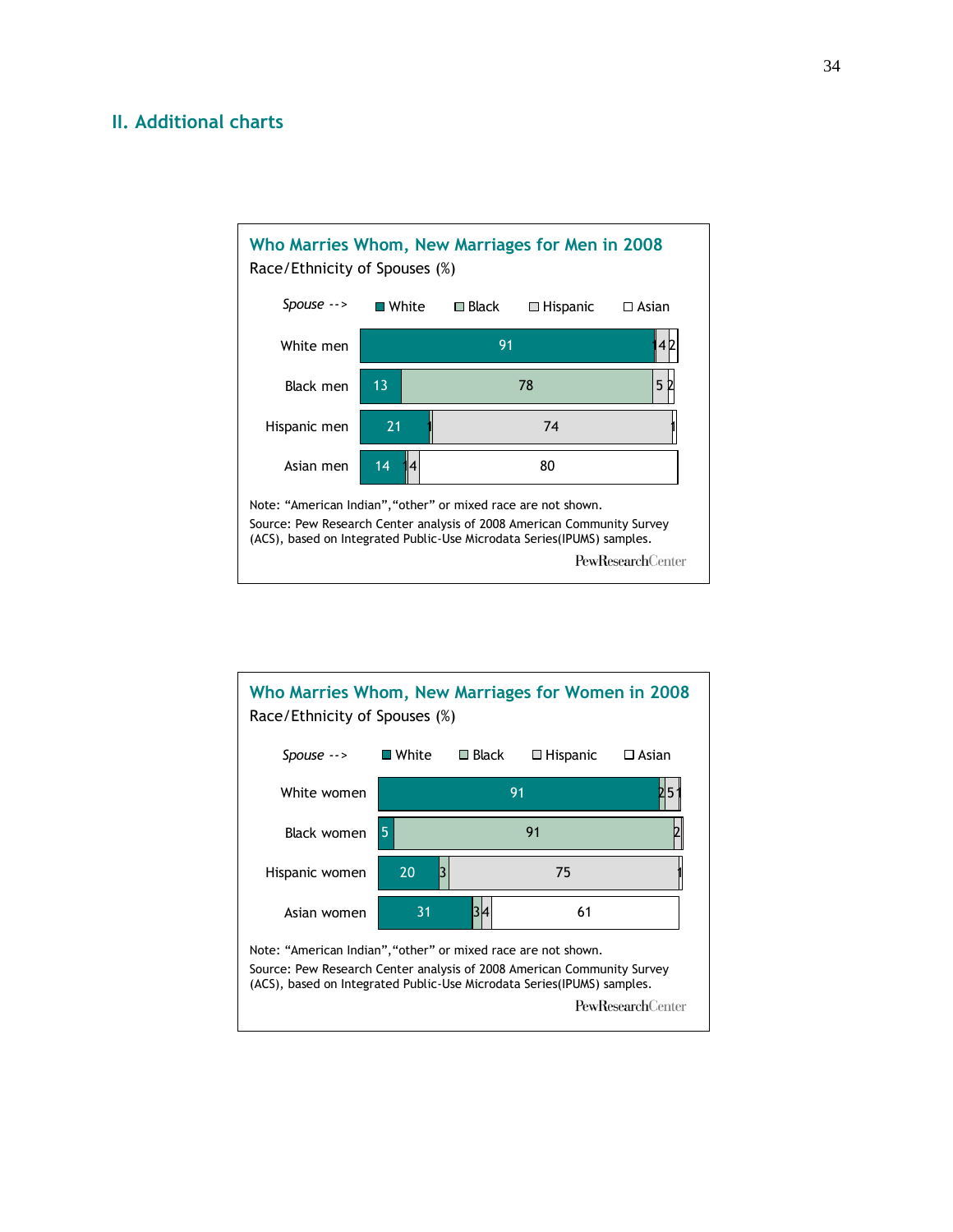

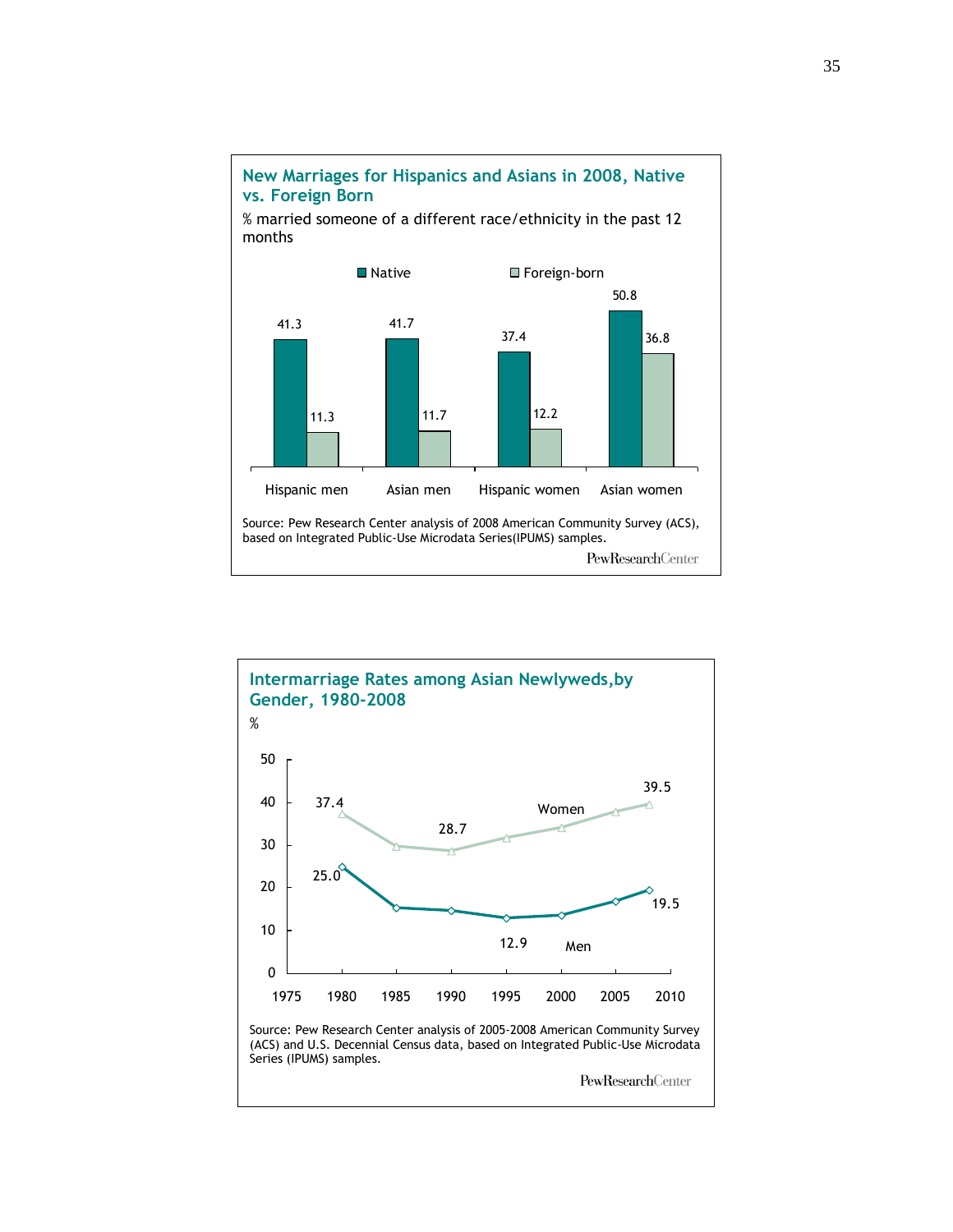![](_page_39_Figure_0.jpeg)

![](_page_39_Figure_1.jpeg)